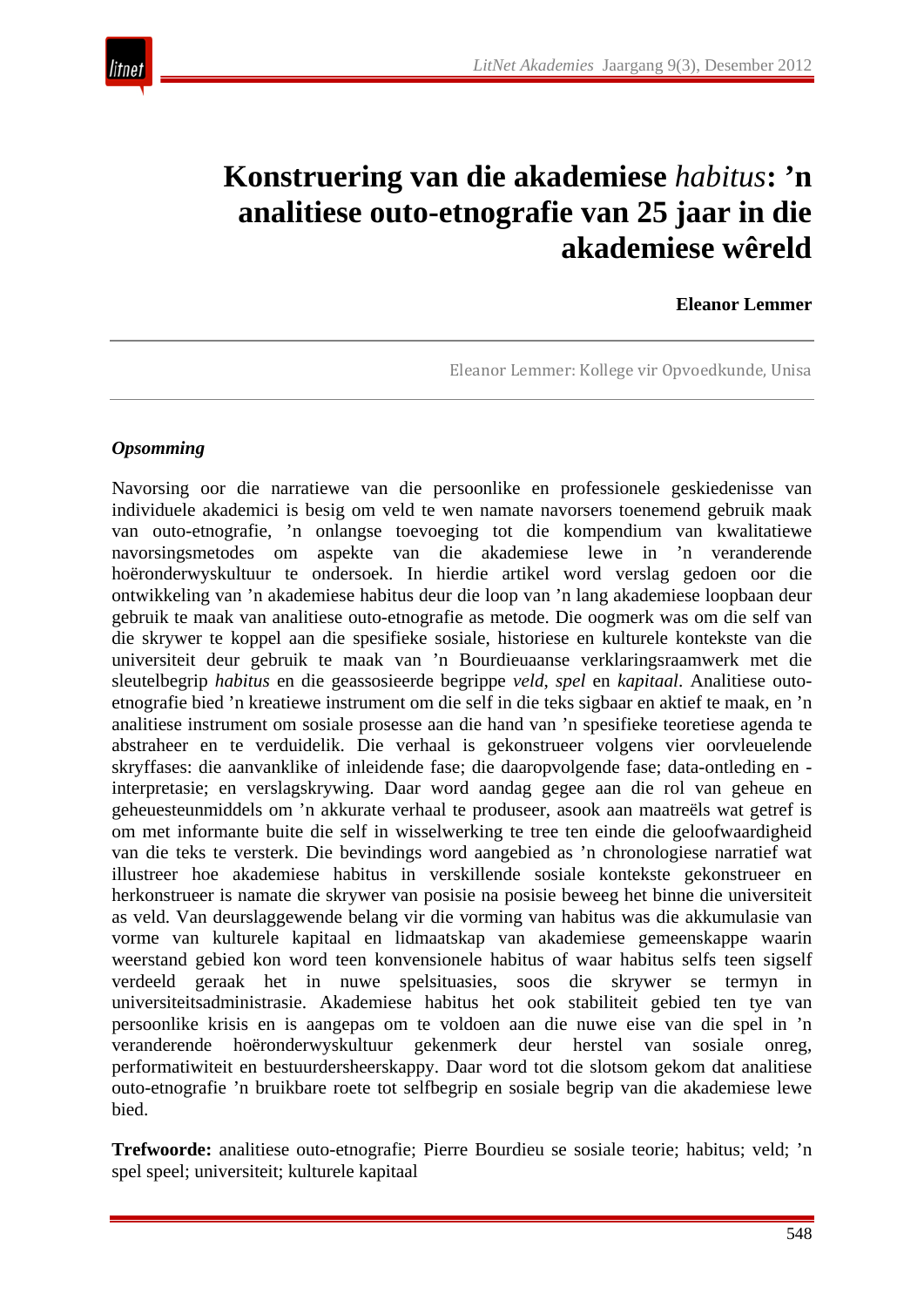

#### *Abstract*

#### **Constructing the scholarly** *habitus***: an analytic autoethnography of twenty-five years in academe**

Social, cultural and economic trends in higher education worldwide are increasingly putting pressure on the professoriate and the value of its historical role in academe. Extant themes in the higher education research literature focus primarily on grand narratives documenting megatrends in the transformation of universities. Local, small-scale and in-depth studies on the experiences of individual academics are less common. To address this gap, narratives of the personal and professional histories of individual academics are gaining ground as researchers turn to autoethnography, a recent addition to the compendium of qualitative research methods, to explore aspects of academic life in a changing higher education culture.

This article reports on the development of scholarly habitus over a lengthy academic career at a South African university, using analytic autoethnography as method. The aim was to link the author's self to the specific social, historical and cultural contexts of the university, using a Bourdieuan explanatory framework with the key concept of habitus and associated concepts of *field*, *game, capital* and *position*. Through the Bourdieuan lens, habitus is understood as a set of lasting, acquired dispositions developed through membership of a social group, which function as principles that generate and organise practices. Habitus does not function only, or even primarily, at the level of explicit consciousness. Over time, internal structures become embodied within the individual and work in a deeper, practical and often pre-reflexive way. Scholarly habitus gives the academic his/her sense of place and that of others in the context of the lived environment, the university. Habitus thus predisposes academics to choose behaviour which appears to them to be most appropriate to the achievement of a desired outcome with regard to their prior experiences, available resources and the prevailing power relations.

Autoethnography is defined as that genre of writing that aspires to combine ethnographic (looking outward at a world beyond one's own) and autobiographical (gazing inward for a story of one's self) intentions. Data collection and analysis are systematic and intentional, thus distinguishing autoethnography as a research method from autobiography or memoir writing. A further distinction is made been between evocative autoethnography and analytic autoethnography. The former aims to engender an emotional resonance in the reader, thus constituting a therapeutic tool for both author and reader with regard to a particular experience. The style of the evocative text is poetic, performative and literary. In contrast, analytic autoethnography's primary use lies in its function as a theoretical tool to analyse and interpret a broader set of social phenomena through an individual experience. The narrative reported here demonstrates the following features of the analytic mode. It refers to work in which the researcher is a full member in the research group or setting: visible and active in the text; dedicated to a high degree of analytic reflexivity; and committed to an analytic research agenda focused on improving a theoretical understanding of broader social phenomena.

This story was constructed according to four overlapping stages of writing: the preliminary phase; the subsequent phase; data analysis and interpretation; and report-writing. The role of memory and memory supports in producing an accurate story, and measures taken to interact with informants beyond the self to enhance textual credibility are addressed. Ethical requirements were met by ensuring the anonymity of persons mentioned, by inviting key coactors to read the narrative, and by a public presentation in the context where events had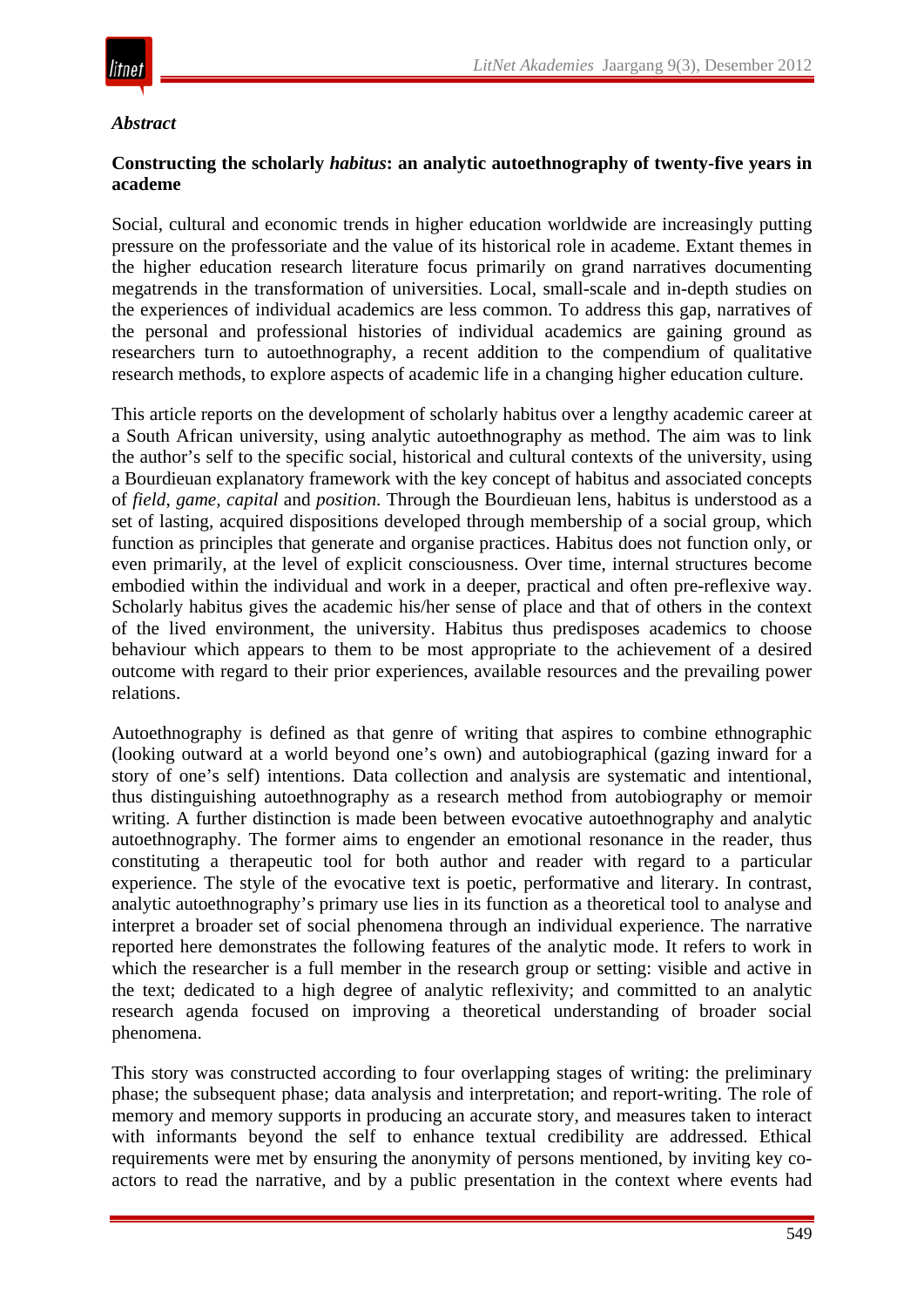taken place. The final report has been presented as a chronological narrative which illustrates how scholarly habitus was constructed and reconstructed in different social contexts as I moved from position to position within the university as field. Consideration has been given to the formation of the dispositions associated with my position of origin: childhood, schooling and undergraduate experience. Thereafter, the socially constructed landscape and my primary positions and their peculiar properties, which afforded me sufficient agency to initiate my movement from a school teacher to a self-directed professional academic, are depicted. The narrative covers my stint in teaching at a teacher training institution in a neighbouring country before my entry into academe at the only comprehensive distance education university in South Africa. The highly fragmented and polarised social and political context of higher education during the latter half of the 1980s, as well as the conservative and masculine, albeit collegial, ethos of the university is described.

The account of my early career history portrays how I accumulated forms of cultural capital and established membership of academic communities through my doctorate, publications, research expertise as a qualitative researcher, and community engagement. Attention is given to the powerful role played by associations formed with informal sponsors and mentors and alliances with peers. My career trajectory also illustrates how conventional habitusas shaped by institutional and cultural expectations can be resisted by the individual once credibility within the field has been established. Further, the narrative also explores how habitus can be divided against itself in new situations of game-playing, such as a sideways career move into university administration. My three-year term as faculty administrator allowed the permeation of boundaries between a smaller disciplinary niche and the broader university community and provided new routes to academic capital. However, the development of additional dispositions required by the position was stressful and the role robbed me of the spontaneity of the academic arena to which I had been accustomed and in which I had functioned adroitly.

A short but significant section of the narrative is devoted to the resilience provided by habitus in a time of personal crisis due to the death of my husband, a fellow academic with whom habitus had been shared. The final stage of the narrative deals with my current position as research professor and my relocation to an off-campus office. In this situation some of the turbulence of an organisational culture transformed over a period of twenty-five years has been avoided. Here reference is made to the insidious global forces of performativity and managerialism which have replaced the former collegial ethos of the university. These influences, together with post-apartheid university reform characterised by social and racial redress, threatened the sense of place owned by all actors in the university as field and created a changed workplace imbued with heightened strain. The concluding conundrum raised by my narrative is how I shall disinvest myself of habitus developed during a lengthy academic career which will soon be terminated by mandatory retirement.

The article concludes with an appraisal of the contribution that my autoethnography may make in the broad field of educational research. Despite its limitations as a highly particularised and personal story, I conclude that analytic autoethnography presents a useful route to self-understanding and social understanding of the academic life.

**Key words:** analytic autoethnography; Pierre Bourdieu's social theory; habitus; field; gameplaying; university; cultural capital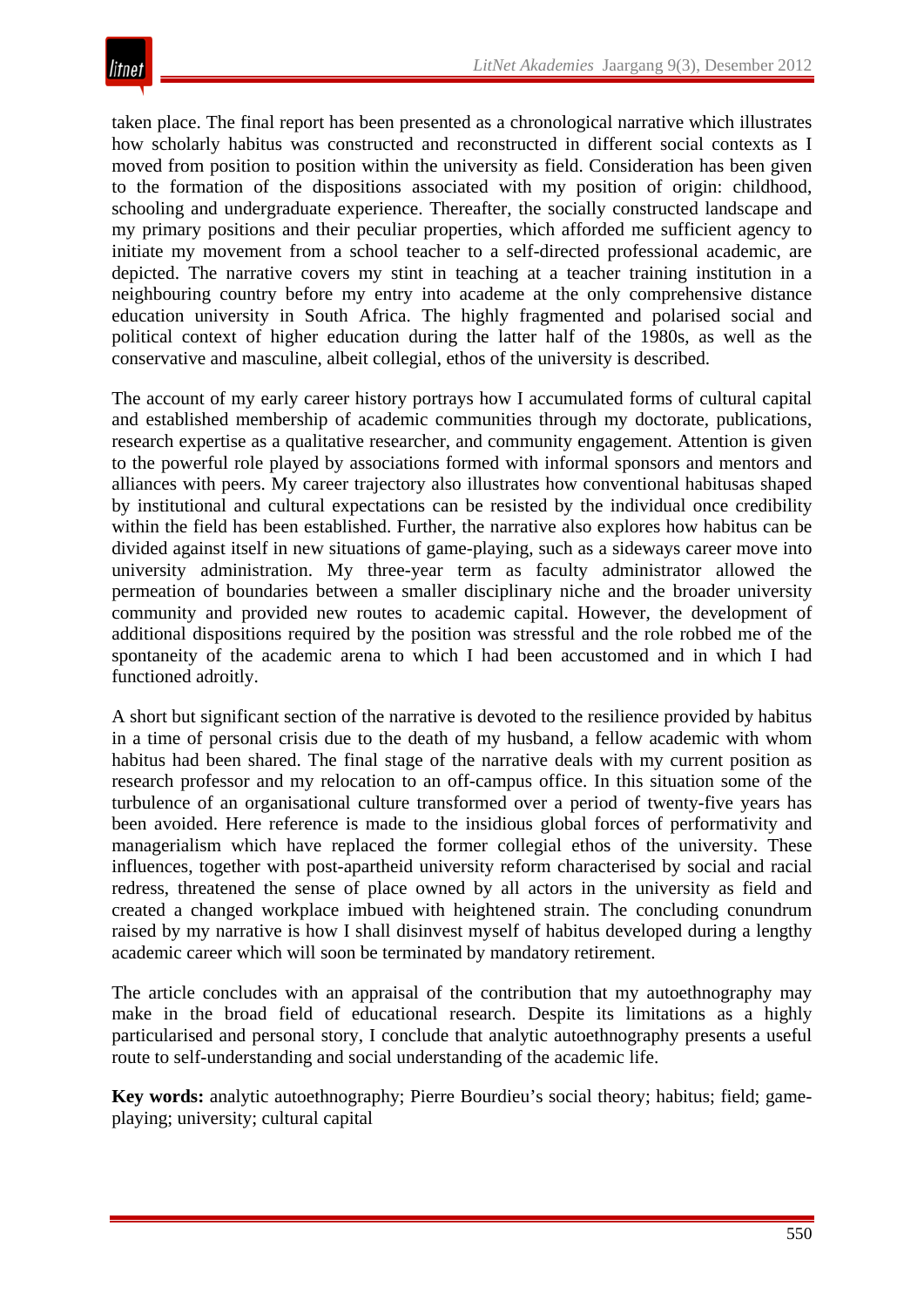# **1. Inleiding**

Die professoriaat word histories beskou as die beliggaming van die idee van die universiteit, maar die sosiale en kulturele kohesie daarvan kom toenemend onder druk te midde van wêreldwye veranderinge op die gebied van hoër onderwys (Altbach, Reisner en Rumbley 2009:89). Temas in die hoëronderwys-navorsingsliteratuur fokus primêr op groot narratiewe waarin die megatendense in die transformering van universiteite gedokumenteer word (Altbach e.a. 2009; Enders en De Weert 2009; Brewe en Lucas 2009; Nelson 2010; Scott 2009). Daar bestaan relatief min plaaslike, kleinskaalse en dieptestudies oor die subjektiewe ervarings van individuele akademici, die maniere waarop hulle onderrig gee en navorsing doen, en die vorming van hul professionele identiteit teen die agtergrond van die veranderende landskap van hoër onderwys (Trahar 2009; 2011a). Die leemte met betrekking tot dit wat bekend is oor die beleefde ervaring van akademici ten tye van persoonlike of institusionele uitdagings word gevul deur 'n klein maar groeiende aantal skrywers wat gebruik maak van outo-etnografie as navorsingsmetode (Hellsten en Goldstein-Kyaga 2011; Hernandez, Sancho, Creus en Montane 2010; Jago 2002; Rodriguez 2009; Walford 2004).

Outo-etnografie is 'n kwalitatiewe navorsingsmetode waarna verskillende skrywers onderskeidelik verwys as self-narratief, persoonlike narratief, outo-observasie, eerstepersoonsweergawe en persoonlike etnografie (Walford 2004:406). Schwandt (2007:17) definieer outo-etnografie as "a particular form of writing that seeks to unite ethnographic (looking outward at a world beyond one's own) and autobiographical (gazing inward for a story of one's self) intentions". Dataversameling en -ontleding is sistematies en intensioneel, wat outo-etnografie as 'n navorsingsmetode onderskei van die skryf van 'n outobiografie of memoir (Ngunjiri, Hernandez en Chang 2010). Die navorser beklee egter 'n unieke plek as 'n deelnemer-waarnemer van sy/haar eie ervaring en is dus betrokke by die konstruksie van 'n portret van die self eerder as van die Ander (Tillman-Healey en Kiesinger 2001:82). Hierdie gebruik van die navorser as subjek word nie alleen toegelaat nie, maar ook gevalideer (Ellis en Bochner 2000:733). Gannon (2006:475) verklaar: "In autoethnography, the subject and object of research collapse into the body/thoughts/feelings of the (auto) ethnographer located in his or her particular space and time." Die doel is om die self aan die kulturele wêreld te bind: die self in verhouding tot andere in 'n sosiale konteks. Outo-etnografie verken die wyse waarop die self deur die omringende konteks beïnvloed en gevorm is en hoe die self gereageer het op, of in konflik was met, kontekstuele invloede (Ellis en Bochner 2000:738). Outo-etnografie is dus 'n instrument vir sowel individuele as sosiale begrip (Ellis en Bochner 2000; Bochner en Ellis 2002; Ellis 2007).

As 'n nuwe en opkomende navorsingsmetode word outo-etnografie tans nog gekenmerk deur aansienlike debat oor teoretiese en metodologiese kwessies. Veral word outo-etnografie gekritiseer weens 'n gebrek aan teoretiese betrokkenheid (Gannon 2006:478). Sentraal tot hierdie debat is Anderson (2008) se onderskeid tussen twee breë tipes outo-etnografie: die evokatiewe of realistiese outo-etnografie en die analitiese outo-etnografie. Evokatiewe outoetnografie het ten doel om by die leser 'n emosionele resonansie met die skrywer te skep, en die nut daarvan as terapeutiese instrument vir sowel skrywer as leser word sterk verdedig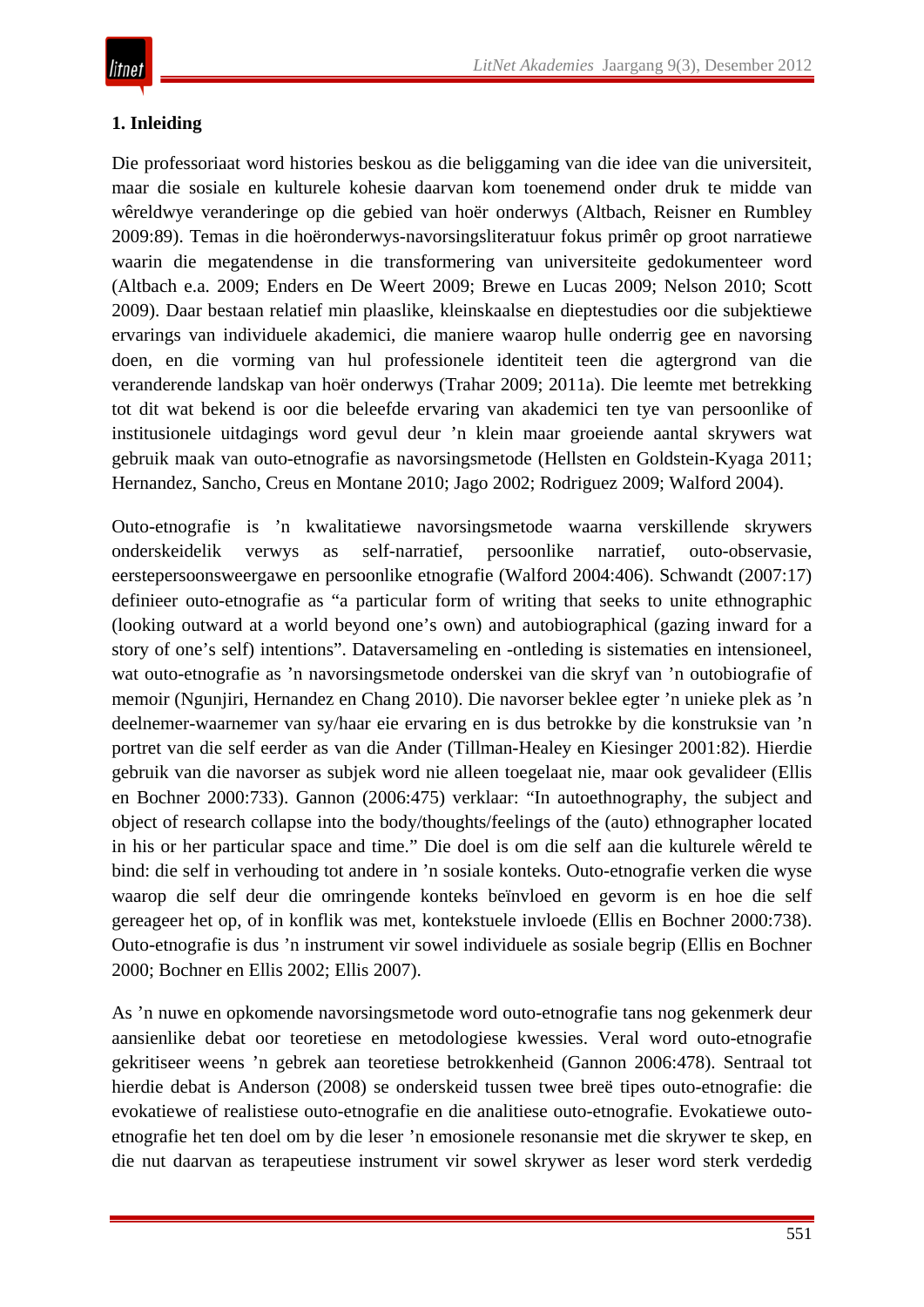(Ellis en Bochner 2000). Die vorm en register van die evokatiewe teks is poëties, performatief en literêr; die klem is op die verhaal (Ellis en Bochner 2006:446). In teenstelling daarmee word die funksie en waarde van analitiese outo-etnografie as 'n teoretiese instrument vir die ontleding en interpretasie van 'n breër stel sosiale verskynsels ewe sterk bepleit (Anderson 2006:380). Om te voorkom dat binêre van hierdie tipes outo-etnografie gemaak word, stel Ngunjiri e.a. (2010:3) 'n kontinuum voor waarop voorbeelde van etnografiese geskrifte geplaas kan word, afhangende van die navorser se doelwitte en die vernaamste eienskappe van die skryfprojek.

In hierdie artikel maak ek gebruik van analitiese outo-etnografie om ondersoek in te stel na die vraag: Hoe word akademiese habitus in die universiteit as veld ontwikkel en volgehou deur die loop van 'n lang akademiese loopbaan? Om hierdie vraag te beantwoord, gebruik ek 'n self-narratief van my eie ervaring van meer as 25 jaar in die akademiese wêreld op 'n wyse wat trag om my persoonlike self te verbind aan die breër sosiale en kulturele konteks van die akademiese omgewing waarin ek gewerk het. Die keuse van outo-etnografie as metodologie het sy oorsprong in 'n vorige studie wat gefokus het op die verhale van die professionele lewe van senior professore (Lemmer 2012). Terwyl ek data van die deelnemers in hierdie studie versamel het, het my eie ervaring naas dié van die deelnemers om aandag gevra, en het ek die moontlikheid oorweeg om outo-etnografie te gebruik om my eie loopbaantrajek te bevra. As 'n kwalitatiewe navorser het ek nooit daarvan weggeskram om erkenning te gee aan, en trouens te put uit, die biografiese verhouding tussen my navorsing en my private asook my professionele self nie.

In outo-etnografie, 'n redelik onlangse toevoeging tot die kompendium van kwalitatiewe metodes (Denzin 1997), het ek 'n kreatiewe instrument gesien om die self, onvermydelik teenwoordig in die agtergrond van enige navorsingsprojek, meer sigbaar en aktief te maak in die teks, en daardeur 'n geldige dimensie van menslike ervaring toe te voeg wat rykheid en kleur tot die bevindings kan bydra en voorsiening kan maak vir dieper vlakke van refleksiwiteit (Anderson 2008:168). Met inagneming van die kontinuum van outoetnografiese moontlikhede het ek meer geneig na 'n analitiese outo-etnografie, gebaseer op 'n Bourdieuaanse siening van akademiese kontekste wat wentel rondom die sleutelbegrippe *habitus*, *veld*, *posisie* en *kapitaal*.

# **2. 'n Bourdieuaanse siening van akademiese kontekste**

Volgens die sosiale teorie van die Franse sosioloog Pierre Bourdieu (1990:53) word *habitus* verstaan as 'n stel durende, verworwe disposisies of geneigdhede wat ontwikkel het deur lidmaatskap van 'n sosiale groep en wat funksioneer as beginsels wat praktyke genereer en organiseer. Habitus as sodanig bestaan nie net kognitief in die bewussyn van die akteur nie, maar sluit 'n beliggaamde sin van plek in wat geopenbaar word in die liggaamshouding, styl en manier waarop die akteurs hulself (ge)dra (Bourdieu 1985:12). Habitus funksioneer dus nie slegs, of selfs primêr, op die vlak van eksplisiete bewustheid nie. Met verloop van tyd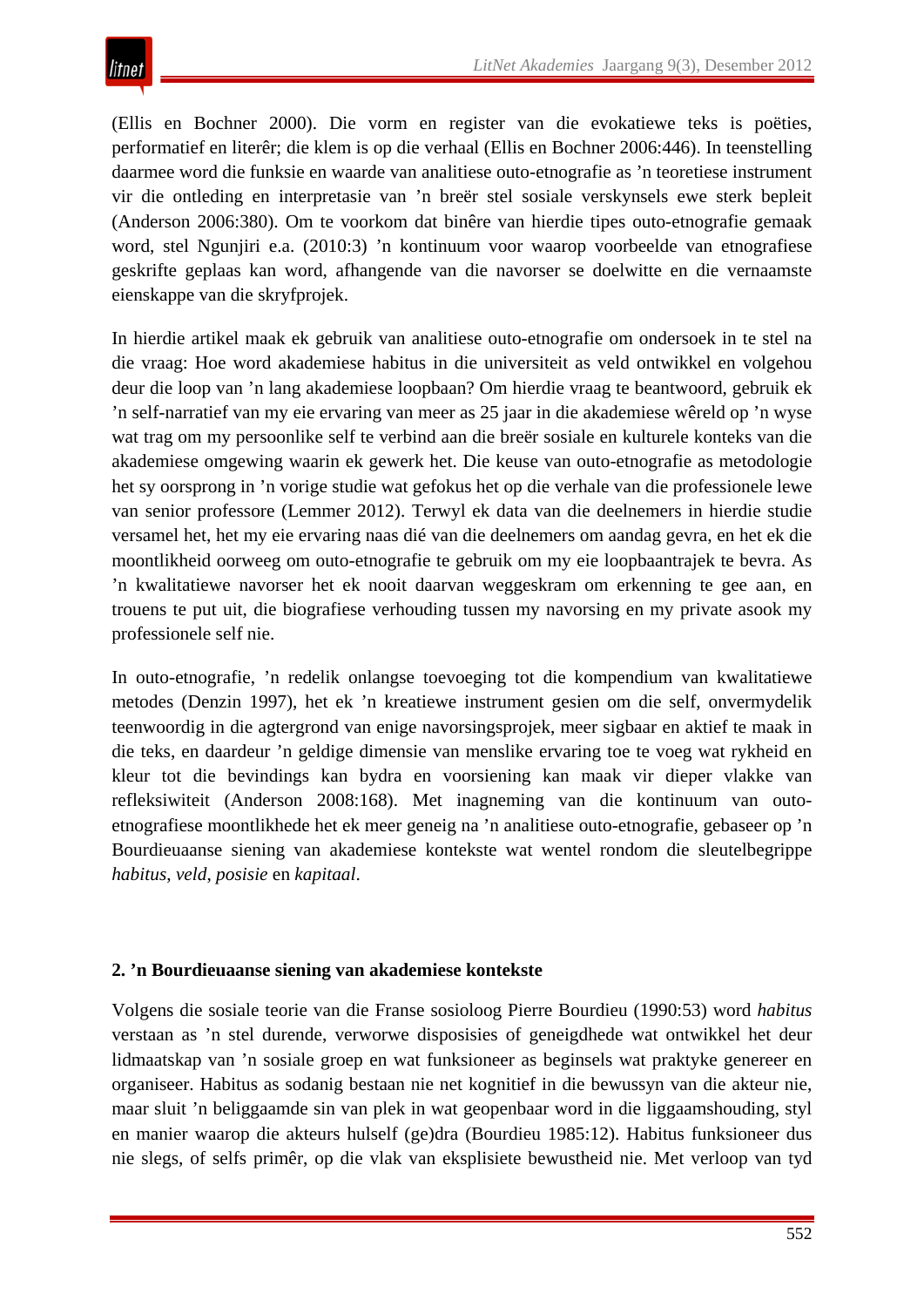raak interne strukture beliggaam en werk dit op 'n dieper, praktiese en dikwels prereflektiewe wyse.

In die geval van die professoriaat oriënteer habitus "the actions of [the professorial body] who act unconsciously and yet who are attuned to the collective ends ultimately most suited to their individual and collective interests" (Bourdieu 1984:149). Akademiese habitus gee aan die akademikus (en die universiteitsadministrateur as nog 'n agent in die akademiese wêreld) sy/haar sin of bewussyn van plek en dié van andere in die konteks van die geleefde omgewing, die universiteit. Habitus sluit aannames, oortuigings en gedraginge in betreffende die betekenis van akademiese geleerdheid, byvoorbeeld wat beskou kan word as geldige verwagtings van die voorsitter van 'n akademiese departement, die vereistes vir aanstelling en bevordering tot die professoriaat, en die aanvaarbare tydsduur vir die voltooiing van 'n verhandeling (Neumann en Pallas 2006:440). Habitus predisponeer akademici dus om gedrag te kies wat vir hulle die toepaslikste lyk vir die bereiking van 'n verlangde uitkoms met betrekking tot hul vorige ervarings, beskikbare hulpbronne en die heersende magsverhoudinge (Bourdieu 1985). Blootstelling aan nuwe ervarings kan in die meeste gevalle reeds bestaande persepsies versterk, hoewel aanpassing van, of selfs weerstand teen, konvensionele habitus kan voorkom. Habitus is dus duursaam maar nie ewig nie, kragtig maar nie deterministies nie (Bourdieu en Wacquant 1992:133).

Wederkerig afhanklik van die idee van habitus is Bourdieu se siening van die universiteit as veld. Binne die universiteit lei die konstante uitoefening van dissipline-gekoppelde disposisies tot die ontstaan van die verskillende subvelde (bv. die suiwer wetenskappe en die toegepaste wetenskappe) waarin sosiale aktiwiteite georganiseer is, elk volgens sy eie reëls (Bourdieu en Wacquant 1992:17). Die universiteit as breë sosiale veld tesame met sy subvelde het sy eie onderskeidende reëls waarvolgens konflik en mededinging om die grootste gewin deur die deelnemers uitgespeel word (Bourdieu 1990:90). "Speel" of deelname aan die veld word vergelyk met 'n spel waarin aksie nie alleen streng nakoming van die reëls behels nie, maar ook 'n aanvoeling van hoe om te speel. Laasgenoemde hang nie net af van 'n mens se vermoë nie, maar ook van jou intuïtiewe responsiwiteit op die aksies van ander in dieselfde veld (Taylor 1993:45). Om te speel en te wen in die "spel" van die akademiese wêreld verg van akademici om 'n konsekwente gedragswyse van behoorlike optrede te ontwikkel, 'n styl waarvolgens hulle strategies kan deelneem, 'n ander persoon se gedrag prereflektief kan voorsien en daarvolgens kan reageer of improviseer (Calhoun 2011:362). Hierdie tipe intuïtiewe aanvoeling ontwikkel selde vinnig: dit word gewoonlik oor 'n lang tydperk deur ervaring in die veld verwerf.

Die begrip *veld* is nou verwant aan die konsep van *kapitaal*: die kennis, ervaring en konneksies wat akteurs na 'n veld neem en/of versamel wanneer hulle "die spel wen" of suksesse in 'n bepaalde veld behaal (Bourdieu en Wacquant 1992:10). In sy empiriesgebaseerde ontleding van die universiteitsveld, *Homo academicus,* onderskei Bourdieu (1984:45–8) tussen die volgende soorte kapitaal: die kapitaal van universiteitsmag, aangedui deur administratiewe posisies; die kapitaal van wetenskaplike mag, aangedui deur toekennings en prestige-onderrigposisies; die kapitaal van intellektuele roem, aangedui deur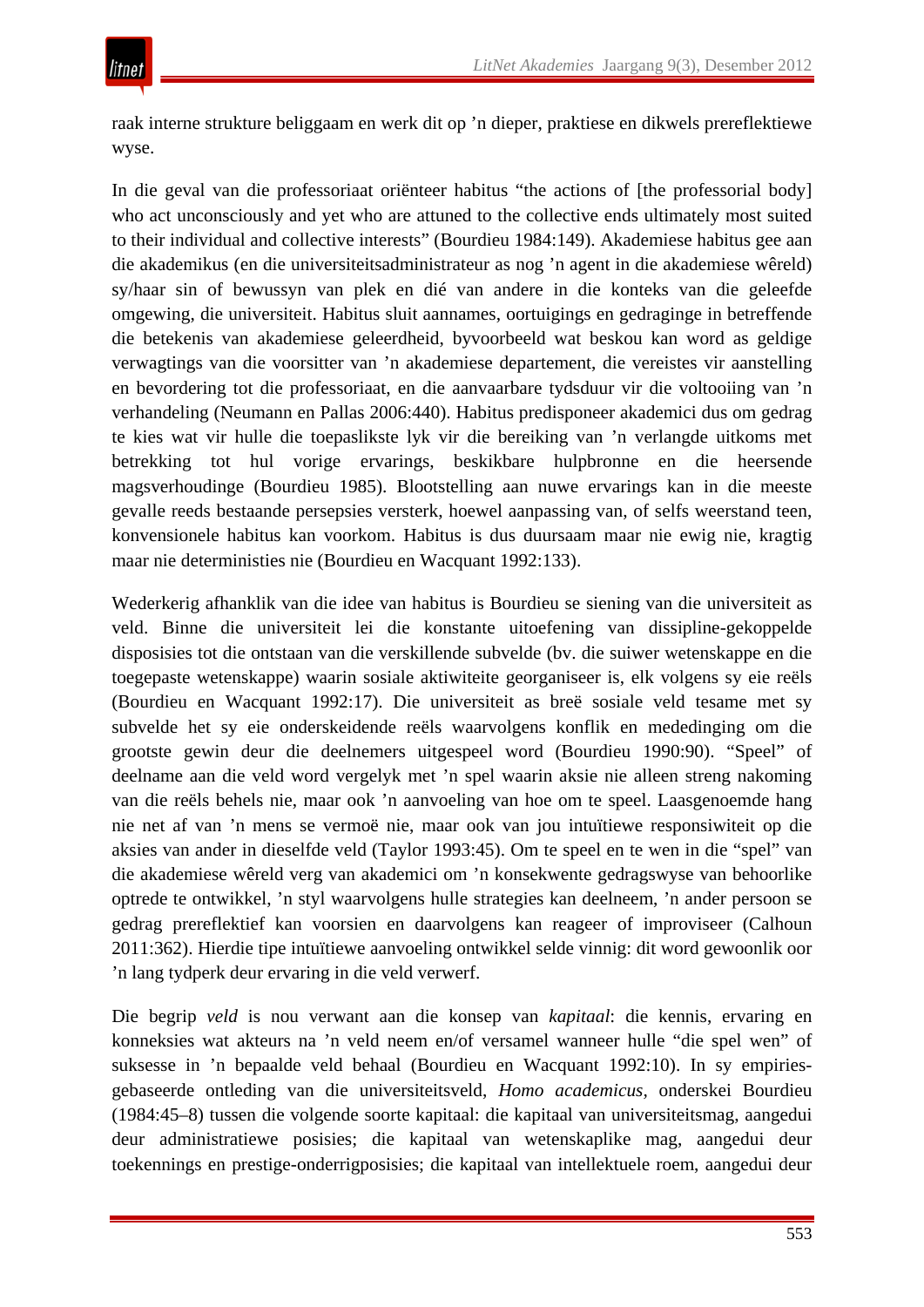navorsingspublikasies; en die kapitaal van politieke of ekonomiese mag, aangedui deur lidmaatskap van openbare liggame of deur hoër inkomste wat verdien word deur professore in hoëstatusvelde soos die regte of medisyne. Kapitaal in die universiteit, soos in ander velde, besit simboliese dimensies wat eise om mag, erkenning en agting legitimiseer (Bourdieu 1987:17). Dus maak die universiteit 'n ruimte uit waarin die akademikus deel het aan in intense mededinging om die hoogste gewin: erkenning en agting van die kollegiaat asook verdere kapitaal. Dus word posisies van mag, loopbaanuitkomste en ander uitkomste bepaal deur die hoeveelheid kapitaal wat besit word en die gewig daarvan (Bourdieu 1984:63).

In aansluiting by my oortuiging van die bruikbaarheid van habitus as analitiese instrument vir 'n begrip van die akademiese wêreld het ek die onlosmaaklike verhouding wat volgens Bourdieu (1990b:86) tussen habitus en individuele geskiedenis bestaan, in aanmerking geneem as bestaansrede vir die gebruik van habitus as definiërende konsep in die ontleding van my eie geskiedenis. Ek is ook gelei deur Bourdieu se sterk geloof in die noodsaaklikheid van navorserrefleksiwiteit, 'n posisie wat hy in al sy werke verdedig. In 'n Bourdieuaanse sin verwys *refleksiwiteit* na "the capacity to look analytically at oneself, to take an external view of one's actions" (Calhoun 2011:375). In sy "laaste lesing", getitel *Sketch for a self-analysis*, wat kort voor sy dood geskryf is, onderwerp Bourdieu (2007) hom, "as if by a final challenge, to the exercise of reflexivity that he had defined throughout his life as a researcher as one of the necessary preliminaries to scientific research" (Editions Raisons D'Agir 2003:x). Die outo-etnografie in hierdie artikel word dus onderlê deur Bourdieu se meesterlike demonstrasie van hoe die subjek inderdaad die self kan skryf, hoewel Bourdieu self nooit verwys het na die Anglo-Amerikaanse tendens in die sosiale wetenskappe genaamd outoetnografie nie (Gannon 2006:478).

# **3. Metodologiese raamwerk**

Soos reeds genoem, neem hierdie outo-etnografie 'n analitiese posisie in binne die kontinuum tussen die evokatiewe en die analitiese. Ek verduidelik hierdie posisie verder deur te verwys na Anderson (2006; 2008) se proposisies vir analitiese outo-etnografie en deur hierdie proposisies in verband te bring met die tipe verhaal wat ek geproduseer het. Anderson voer aan dat analitiese outo-etnografie betrekking het op werk waarin die navorser: (a) 'n volle lid is van die navorsingsgroep of -omgewing; (b) sigbaar en aktief is in die teks; (c) verbind is tot 'n hoë mate van analitiese refleksiwiteit; en (d) verbind is tot 'n analitiese navorsingsagenda gefokus op die verbetering van 'n teoretiese begrip van breër sosiale verskynsels.

Ek is sedert 1984 tot vandag toe voltyds in diens in hoër onderwys en is dus deur beroepsdeelname 'n legitieme en volledige lid van die sosiale wêreld wat die fokus van my studie uitmaak. In my outo-etnografiese teks het ek gepoog om myself sigbaar en aktief te maak deur 'n mededeling van my eie intieme ervarings en te vertel hoe hierdie ervarings verband gehou het met kwessies wat betrekking het op die akademiese wêreld. Verder het ek gepoog om analitiese refleksiwiteit te bereik deur te streef na 'n self-bewuste besef van die wederkerige invloed tussen my en die navorsingsomgewing (Anderson 2006:172). Ten slotte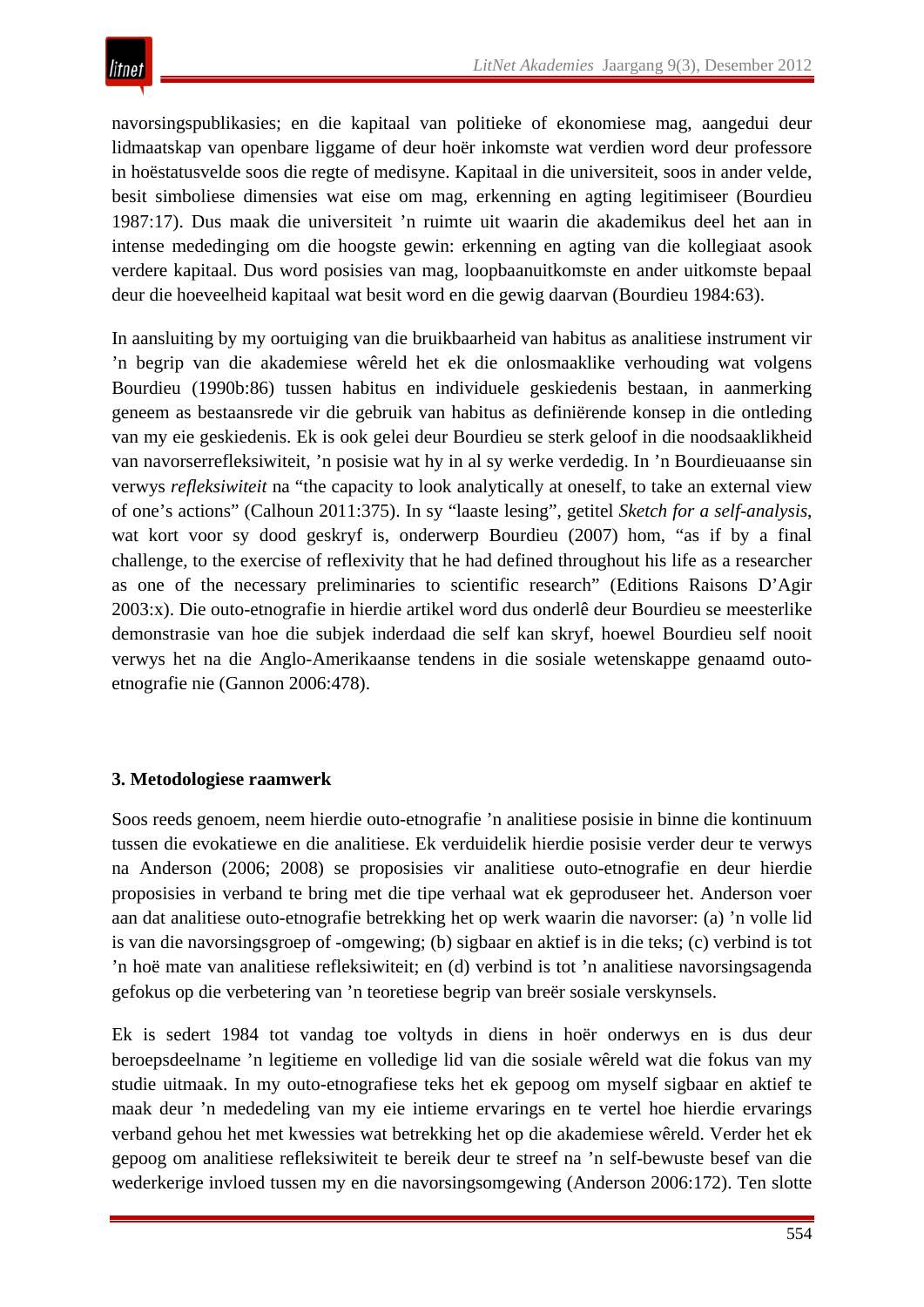

het ek doelgerig gewerk vanuit die analitiese agenda wat ek hier bo beskryf – 'n Bourdieuaanse verklaringsraamwerk – om die sosiale prosesse wat deur 'n lang sosiale en institusionele leerproses by die ontwikkeling van akademiese habitus betrokke is, te abstraheer en te verduidelik.

#### *3.1 Konstruering van die teks*

Wanneer 'n relatief nuwe navorsingsmetode soos outo-etnografie gebruik word, daag dit die navorser uit om genoegsame aandag aan metodologiese besonderhede te gee ten einde te voldoen aan die aanvaarde standaarde van konvensionele akademiese werk, maar sonder om die ruimte wat daargestel is vir die uiteindelike produk, die verhaal self, te kompromitteer (Wall 2006). Teen hierdie agtergrond het ek in die gedeeltes wat volg, 'n bondige ouditspoor gelaat wat aantoon hoe ek te werk gegaan het om data in te samel, te ontleed en verslae te skryf, en watter maatreëls ek getref het om die geloofwaardigheid van my verhaal te versterk. Hieruit blyk reeds die invloed van my habitus as navorser, wat vereis dat alle aspekte van 'n navorsingsontwerp verdedigbaar is ten einde 'n kritiese akademiese gehoor te bevredig.

Om die konstruering van my verhaal, asook die gepaardgaande ontleding en interpretasie, te verduidelik, verwys ek na die fases van outo-etnografiese geskrifte soos geïdentifiseer deur Njungiri e.a. (2010, Figuur 2): die aanvanklike fase (self-skryf en self-refleksie); die daaropvolgende fase (bykomende dataversameling, self-skryf en self-refleksie); dataontleding en -interpretasie (datahersiening en -kodering); en verslagskrywing (die skep en uiteensetting van betekenis). In die praktyk was hierdie fases nie so netjies verpak nie; ek het voortdurend tussen verskillende skryffases beweeg en dikwels tydens 'n enkele skryfsessie in al vier fases gewerk. In hierdie aktiwiteit het ek gedeel in die unieke ervaring van die outoetnograaf wat besig is met 'n ondersoekwyse wat beskryf word as "designed to be unruly, dangerous, vulnerable, rebellious, and creative" (Ellis en Bochner 2006:433).

In die aanvanklike fase het ek 'n tydsorde geskep deur groot lewens- en loopbaangebeure chronologies te lys (Chang 2008:74). In die daaropvolgende fase het ek bronne geraadpleeg waarna Plantinga (1992:9) verwys as geheuesteunmiddels: foto's, afskrifte van persoonlike korrespondensie, klankopnames en gepubliseerde weergawes van onderhoude wat ek deur die loop van my professionele loopbaan toegestaan het, blog-inskrywings en joernaalmymerings. Dit het die metodologiese funksie vervul van "harde" data wat gebruik is as steun vir "sagte" indrukke (Duncan 2004). Ek was intens bewus daarvan dat ek moes voldoen aan die verwagte eise van diegene wat my werk vir 'n vaktydskrif sou moes evalueer dat ek geheue moes staaf deur na artefakte te verwys (Muncey 2005) en moes toon hoe ek oormatige vertroue in die rol van geheue ingekort het (Chang 2008:83). Terwyl ek geskryf het, het ek egter gevind dat ek toenemend staatgemaak het op my bank van herinneringe, 'n strategie wat sterk deur ander outo-etnograwe verdedig word (Coffey 1999; Sparkes 2000; Wall 2008). Net soos Wall (2008:45) en Sparks (2000:26) huldig ek die siening dat narratiewe wat in geheue geanker is, gewoonlik nie bevraagteken word wanneer 'n etnograaf 'n onderhoud met 'n deelnemer voer nie. Op soortgelyke wyse behoort 'n mens se eie geheue, wat jy self noukeurig peil en ondersoek ten einde 'n narratief daar te stel wat krities deur jou eweknie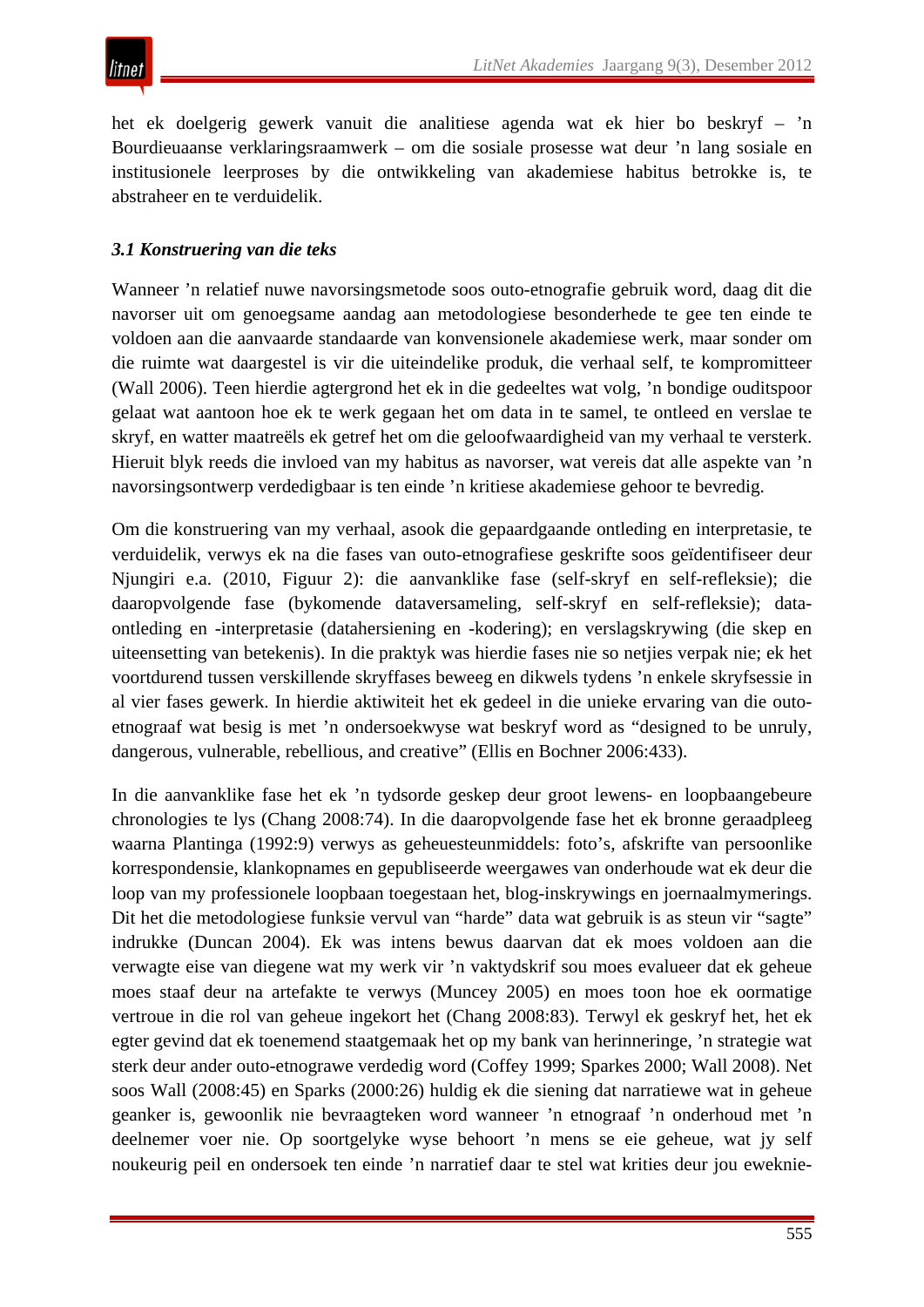lesers gelees word, dieselfde mosie van vertroue te geniet. Gedurende hierdie tweede skryffase het ek dus 'n vollediger beskrywing van gebeure, verhoudings en ervarings opgebou terwyl ek alreeds begin teoretiseer het deur self-reflekterende aantekeninge te skryf.

Tydens die fase van data-ontleding en -interpretasie het ek van Bourdieuaanse begrippe gebruik gemaak om kenmerke aan sekere ervarings, gebeure en emosies in my verhaal te heg en dit daarna in voorlopige rubrieke te groepeer. Tydens die skryf van die finale verslag het ek besluit om die materiaal losweg te organiseer volgens die "bepalende momente" of kritieke tydperke in my verhaal. Ek het telkens teruggekeer na 'n Bourdieuaanse ontleding van akademiese kontekste om die prosesse van die ontwikkeling van habitus te verduidelik. Terwyl ek die teks gekonstrueer het, het ek aantekeninge gemaak van die uitwerking wat die noukeurige bestudering van my eie posisie en my geïnternaliseerde strukture op my gehad het. Hierdie aantekeninge toon dat ek deel in die kwesbaarheid wat opgeteken is deur die onsigbare gemeenskap van outo-etnograwe (Jago 2002:22) wanneer ons gekonfronteer word met die risiko wat die blootstelling van die intimiteite van ons verhaal aan die openbare domein inhou. Die poging "to subject [one's] experience, set out as honestly as possible, to critical confrontation, as it were any other object" (Bourdieu 2007:1) was 'n geweldige uitdaging.

# *3.2 Maatreëls rondom geloofwaardigheid en etiese aspekte*

Die mate waarin die outo-etnograaf sy/haar narratief behoort te verifieer deur gebruik te maak van meer tradisionele valideringstegnieke was die onderwerp van hewige debatvoering (Brunsdon en Lotter 2011:4). Hoewel alle lewensgebeure tyd- en konteksgebonde is en in die meeste gevalle in die teenwoordigheid van andere voorkom, bly ons oorvertelling en interpretasie van gebeure en verhoudings idiosinkraties *(*Josselson, Lieblich en McAdams 2006). Alle stories behels selektiewe geheue en 'n rekonstruksie van die realiteit vanuit 'n individuele gesigspunt; in die meeste verhale is daar oordrywings, weglatings en selfs valshede, en tog bly dit die waarheid oor 'n mens se realiteit (De Vault 1997:261; Plantinga 1992:8). In hierdie verband onderskei Sparkes (1996:467) tussen "facts [which] refer to events that are believed to have occurred, facticities [which] describe how those facts were lived and experienced by me" en "fiction [which] is the narrative I construct to deal with these real or imagined facts and facticities". Desnieteenstaande behoort die outo-etnograaf as navorser sover moontlik aan te toon dat hy/sy 'n verhaal geproduseer het wat aanneemlik, geloofwaardig, betroubaar, eties verantwoordelik en dus verdedigbaar is (Ellis 2004:124). Vandaar my verdere opmerkings.

In die beskrywing van die skryfproses het ek gemeld dat ek geheuesteunmiddels vir die konstruering van my outo-etnografie gebruik het. Nog 'n vorm van validering is geleë in die getuienis van andere, dit wil sê die validering wat gebied word deur die mede-akteurs wat teenwoordig is in die verteller se verhaal, wat weer verband hou met die outo-etnograaf se verantwoordelikheid om te voldoen aan etiese vereistes met betrekking tot die openbaarmaking waaraan andere in 'n self-narratief blootgestel is (Chang 2008). Ek het gepoog om aan hierdie vereiste te voldoen deur in gesprek te tree met die sleutelpersone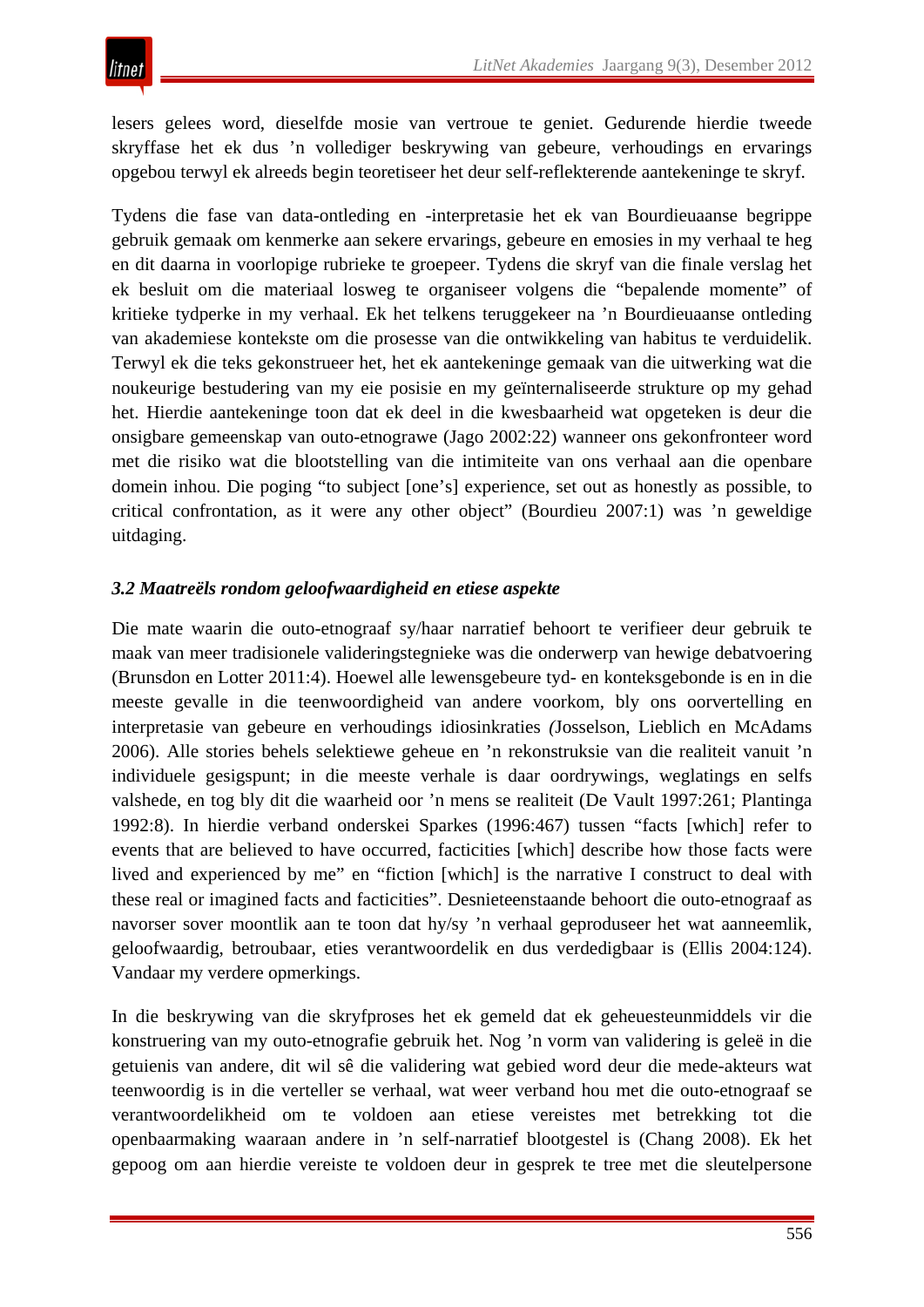(beskikbare kollegas en gesinslede) in my teks (Ellis 2007:3) sodat hulle bewus was van en toestemming verleen het vir enigiets wat ek oor hulle gesê het. Ek het toegespitste gesprekke gevoer met diegene na wie Anderson (2006:175) verwys as "informants beyond the self" (in hierdie geval my kollegas) wat gehelp het om te verseker dat gedeelde loopbaanervarings akkuraat voorgestel word en dat hulle ingelig was oor en toegestem het tot enige verwysings wat ek na hulle gemaak het, al was dit anoniem. Verder was daar twee openbare aanbiedings van hierdie artikel voor kundige gehore: 'n fakulteitskollokwium by my instelling wat bygewoon is deur sowat 50 kollegas, van wie baie intieme "getuies" van alle fases van my akademiese loopbaan was asook mededeelnemers aan verskeie van die gebeure wat verhaal word; en 'n internasionale konferensie wat bygewoon is deur akademiese eweknieë wat ten volle lid is van die sosiale wêreld van my studie en wat terugvoer gegee het oor die lewensvatbaarheid van teoretiese toepassing. Veral eersgenoemde het 'n geleentheid gebied om feitelike inligting te kontroleer, om subjektiewe interpretasies van gebeure te bespreek, en vir die inkorting van 'n narsistiese fokus op die self, wat in outo-etnografie vermy behoort te word (Chang 2008:83). My finale posisie in hierdie verband word die beste uitgedruk deur Sparkes (1996:467), wat sê: "As a reader, you may assume that I have not deliberately fabricated details and [I have] limited myself to events I remember or think happened as I attempt to rewrite myself."

## **4. Die verhaal**

# *4.1 Proloog: lokalisering van die huidige self*

"Onthou hierdie toneel, onthou dit altyd. Dit is die uiteinde van prof T se hele loopbaan en eendag sal dit vir jou presies dieselfde wees." Stapels weggegooide verhandelings, boeke en vaktydskrifte het oor die vloer in die gang voor prof T se kantoor gestrooi gelê in afwagting van die bode wat daagliks met sy trollie verantwoordelik was vir die verwydering van die detritus van die akademiese lewe – papier. Terwyl ek versigtig my weg deur die verstrooide paperasse gebaan het, het ek doelbewus die toneel in my geheue afgeëts. Hierdie insident het ek dikwels deur die loop van die afgelope 26 jaar aan ander mense beskryf. Ek was 'n beginner-akademikus toe dit gebeur het, 'n dosent met twee jaar ervaring, wat geesdriftig en volhardend 'n bewustheid van my eie plek en dié van ander probeer absorbeer het in die konteks van my werkplek, die universiteit.

#### Vandag is ek *homo academicus* (Bourdieu 1984).

Sentraal tot my funksionering staan die akademiese habitus, die disposisies of geneigdhede wat my daaglikse praktyke as 'n professionele akademikus genereer en organiseer (Bourdieu 1990:53). Habitus funksioneer nie in my eksplisiete bewustheid nie. Oor die jare het die interne strukture van die universiteit waar ek werk en die strategieë wat daardie strukture ontlok, in my beliggaam geraak sodat dit intuïtief en onbewustelik funksioneer in my fisieke houding, styl en manier van praat, van dink, van wees (Bourdieu 2004:43). Selfs in nieakademiese sosiale kontekste waarin ek kan vermy dat my posisie geïdentifiseer word deur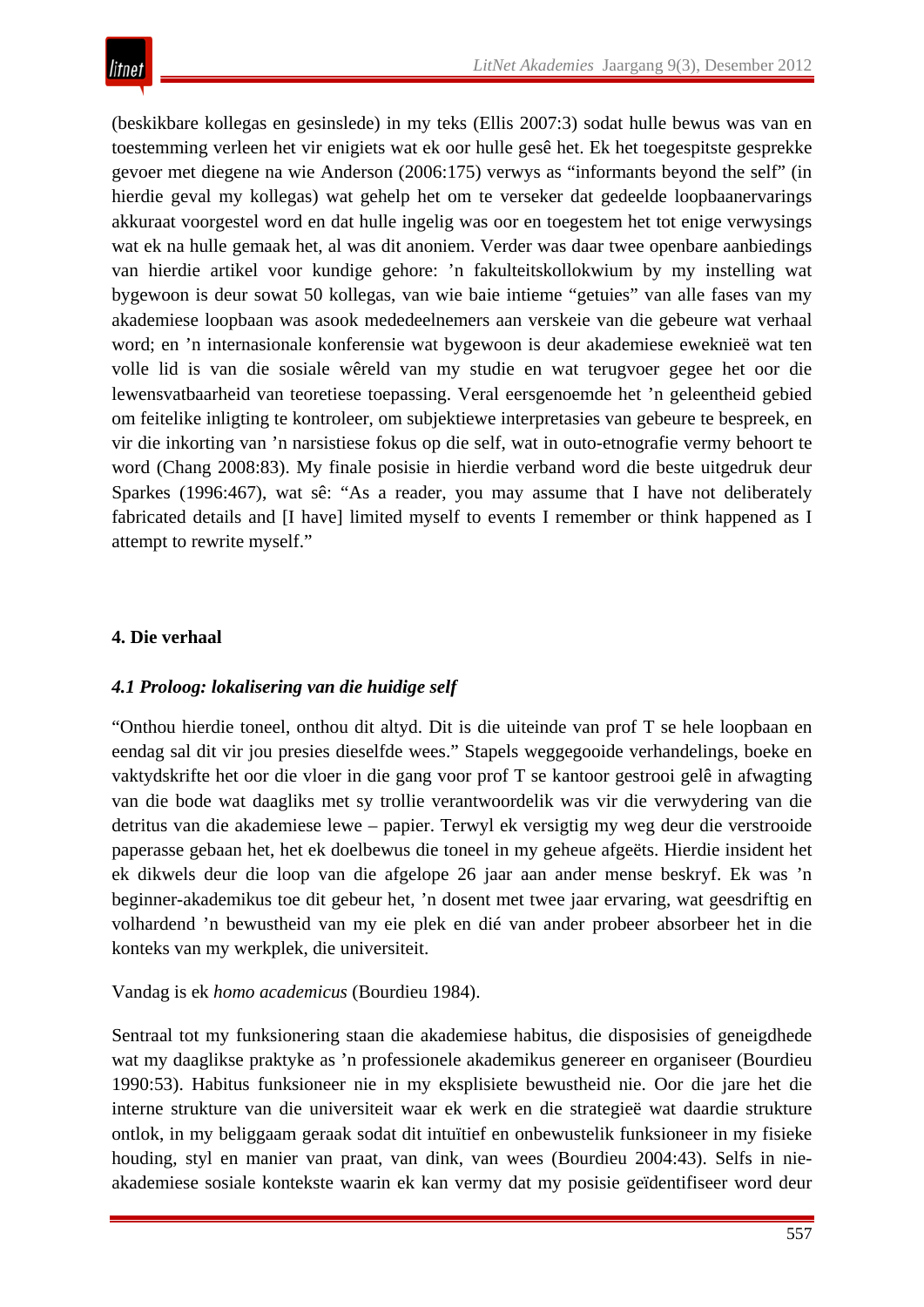stil te bly oor my titel en te sê: "Ek? Ek werk by die universiteit" (ek kan per slot van rekening 'n bibliotekaris, 'n klerk, 'n sekretaresse wees), kan ek hierdie disposisies slegs onderdruk en nie daarvan ontslae raak nie.

Tans is ek navorsingsprofessor, 'n posisie wat in Januarie 2011 deur my instelling ingevoer is. Die navorsingsprofessor is uitsluitlik verantwoordelik vir nagraadse studieleiding, navorsing en mentorskap en is nie belas met onderrigwerk nie. Hierdie opdrag sonder my af juis vir die funksies van die akademiese wêreld wat ek die meeste geniet – hoewel daar nooit werklik iets was wat ek nie geniet het nie, afgesien van nasienwerk en uitgerekte komiteevergaderings. Sedert Julie 2006 is daar as deel van 'n ander strategie van my instelling toestemming aan my verleen om van die huis af te werk – in my deurmekaar studeerkamer wat uitkyk oor die breë stoep van my ou grasdakhuis, met my honde aan my voete. Soos die stereotiepe akademikus is ek onwillig om enigiemand toe te laat om my boekrakke af te stof of naby my lessenaar te stofsuig. Ononderbroke sessies van staar na die rekenaarskerm het gelei tot 'n stywe rug, wat besig is om 'n beroepsgesondheidsrisiko te raak. Soggens word ek vroeg wakker met verstandige planne: om teen die middag gou saam met 'n vriendin koffie te drink, of om die roetine met 'n huishoudelike takie te onderbreek. Saans hou ek op werk sonder dat ek enige van hierdie dinge gedoen het. My werk sluk my in. Ek het 'n teësin in foonoproepe en my e-posse word geskryf sonder inleidende hoflikhede. Ek ervaar ongeduld met administratiewe versoeke om roetine-inligting en met onvermydelike gebeure op die kampus wat my van my lessenaar wegneem. Maar wanneer 'n nagraadse student opdaag vir 'n konsultasie, bestee ek ure aan die bespreking van 'n netelige navorsingsontwerp. Ek sal my eie werk onderbreek om die konsepwerk te lees van diegene vir wie ek as mentor optree, om die struktuur van hul referate te hersien, om hulle te adviseer oor hul loopbaanopsies. Ek is so trots op hul prestasies soos 'n ma op haar kinders.

Op my al minder wordende besoeke aan die kampus vir komiteevergaderings, om boeke aan die biblioteek terug te besorg of om lêers af te haal word ek deur sekuriteitspersoneel, kollegas of administratiewe personeel begroet met vrae soos: "Haai Prof, is jy nog hier rond? Jy werk mos van die huis af, nè?" "Hoeveel jaar het jy nog oor?" Vier jaar lê tussen my en my verpligte aftrede op 65; die vooruitsig van na-aftrede-kontrakte is in die huidige universiteitsklimaat nie rooskleurig nie. Dan sal ek, net soos prof T, die verhandelinge, die verouderde boeke wat ek geskryf of saamgestel het en die voosgeblaaide vaktydskrifte bymekaarmaak, dit in herwinningsakke stop en op die sypaadjie uitsit vir die weeklikse papierherwinning. En wat dan van habitus, daardie stelsel van disposisies, nie permanent nie, maar sekerlik stabiel en durend, wat deur jare van ervaring verwerf is (Bourdieu 2004:44)? Wat gebeur by aftrede met daardie dimensie van die individu, die self, "the seemingly most real of realities" (Bourdieu 1987:7)?

My gevoelens oor die naderende einde van 'n lang akademiese loopbaan wissel tussen paniek en opgewonde afwagting. Maar ek leef nie in 'n voor-aftrede-insinking nie, verre daarvandaan. Die afgelope vyf jaar was my produktiefste jare in die versameling van die akademiese wêreld se valuta: publikasies, toekennings, interne en eksterne beoordelings, toegang tot navorsingsfondse en konferensiebywoning. Dus: Hoe word habitus afgeskud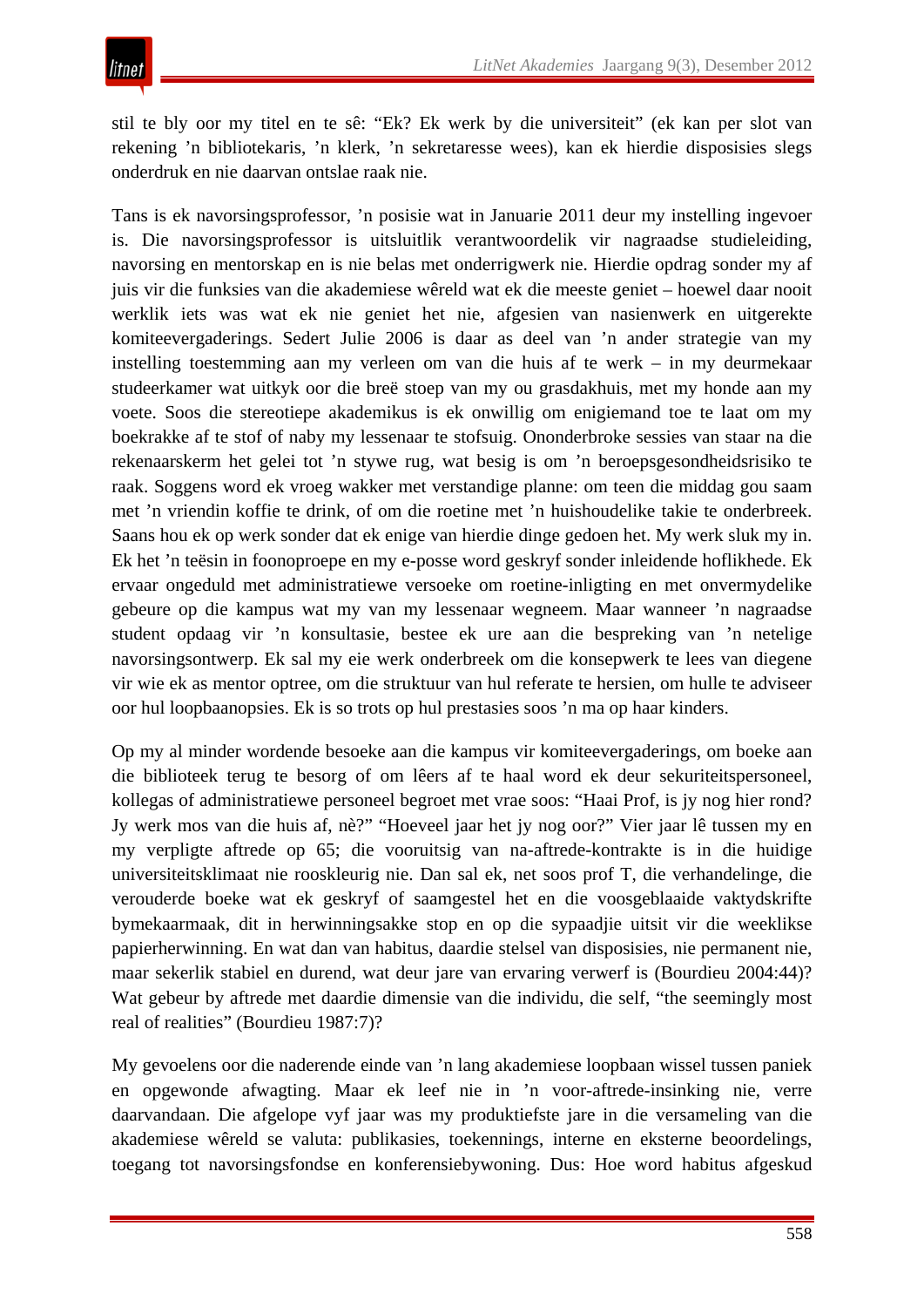wanneer 'n mens die veld verlaat, wanneer lidmaatskap van die sosiale groep nie meer saak maak nie? Ek kyk skuins na Bourdieu se aantreklike profiel op die omslag van 'n boek langs my rekenaar. Ek daag hom uit: "Dis nou seker 'n vraag wat u, o hoogs deurlugtige Franse professor, nooit nodig gehad het om te beantwoord nie, of hoe?"

## *4.2 Naspeuring van die oorspronge van habitus*

In sy *Sketch for a self-analysis* doen Bourdieu (2004) aan die hand dat daar ten minste 'n mate van oorweging geskenk word aan die vorming van die disposisies wat verband hou met 'n mens se posisie van oorsprong. In 'n inleiding tot sy bespreking van sy kinderdae, skooldae en voorgraadse ervaring, merk hy op (Bourdieu 2004:4): "To understand is first to understand the field with which and against which one has been formed." Die vorming van *homo academicus* begin reeds lank voor 'n akademiese aanstelling. Disposisies wat gevorm is deur 'n mens se familie van oorsprong en jou leerderskap op skool funksioneer sterk in volwasse praktyke in 'n spesifieke veld (Bourdieu 2004:84). "The habitus acquired in the family is at the basis of the structuring the school experience […] the habitus transformed by the action of the school  $[\dots]$  is in turn at the basis of all subsequent experiences  $[\dots]$  and so on, from restructuring to restructuring" (Bourdieu in Bourdieu en Wacquant 1992:134).

My familie van oorsprong is wit Engelssprekende Suid-Afrikaners van Britse afkoms. Drie van my grootouers het in die vroeë 1900's na die land geïmmigreer; slegs 'n ouma aan moederskant is hier uit 'n geslag Britse Setlaars gebore. 'n Bietjie genealogiese navorsing oor my voorsate bring handelaars, boere en 'n kleindorpse bankier aan die lig – almal sonder enige noemenswaardige opvoeding. My ouers, eerstegeslag-Suid-Afrikaners, het nooit hul hoërskoolopleiding voltooi nie. My pa was afdelingsbestuurder in 'n groot visserymaatskappy; my ma was 'n huisvrou. Albei het sterk middelklaswaardes voorgestaan: stoïsisme, spaarsamigheid, hardwerkendheid en pligsbesef. Soos baie Engelssprekende Suid-Afrikaners gedurende die apartheidsera het hulle 'n posisie van politieke pragmatisme ingeneem: 'n gematigde posisie waarin rasseverdraagsaamheid en vryheid van spraak voorgestaan is. Politieke aktivisme is, net soos godsdienstige ywer, met afkeer bejeën. Opvoeding, veral hoër onderwys, waartoe hulle geen toegang gehad het nie, is met eerbied en ontsag bejeën (Bourdieu 1990a:54). My pa het op private Katolieke skole vir my en my broer besluit, teen aansienlike persoonlike opoffering, en het die studie van Latyn en wiskunde aangemoedig. My sukses op skool was 'n bron van ouerlike trots, maar belonings was beperk tot 'n tweerandnoot en 'n "Sorg nou dat jy dit volhou!" om te keer dat my karakter aangetas word. Ek het sekere voorregte geniet: in eksamentye is my daaglikse huistake verminder om my meer tyd vir studie te gee. My ouers het hulle streng daarvan weerhou om ooit daarna te verwys dat ek "slim" is; die enigste toegewing was hul erkenning van my harde werk – 'n waardeskatting van die self wat ek geïnternaliseer het en nooit afgeskud het nie.

In hierdie konteks het ek die eerste en enigste gegradueerde in my kerngesin geword, en een van net 'n paar in my uitgebreide familie. Tot op hede handhaaf my familie van oorsprong 'n stilte betreffende my loopbaanprestasies. Sou die onderwerp ter sprake kom, word daar van my verwag om dit weg te praat om verleentheid te voorkom. In hierdie tipe sosiale omgewing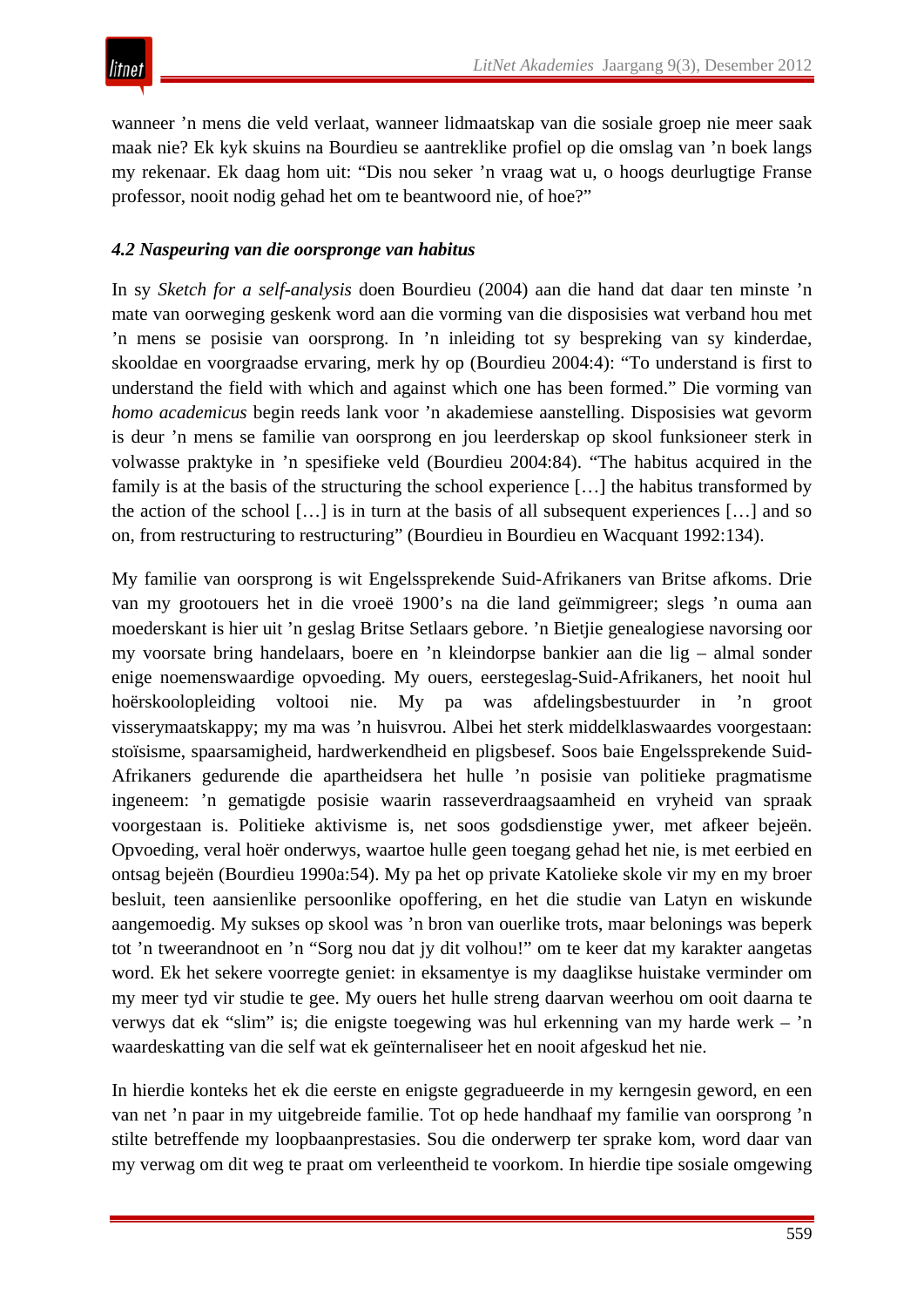gee die spanning tussen dit wat hoog aangeslaan word en terselfdertyd as 'n gevaarlike bron van ydelheid beskou word, aanleiding tot wat Bourdieu (2004:100) beskryf as 'n gesplete habitus, "the durable effect of a very strong discrepancy between high academic consecration and low social origin […] inhabited by tensions and contradictions".

Spore van daardie hoë akademiese eerbetoon het geblyk uit die verering wat my ouers uitgespreek het op gereelde Sondagritte verby die klimop-begroeide mure van die Universiteit van Kaapstad of uitstappies na die Universiteit Stellenbosch se statige kampus. Hul ambisie vir 'n universiteitsopvoeding vir hul kinders is slegs deur my eie betowering oortref terwyl ek gekyk het na studente op fietse tussen die lesingsale. Sonder die presedent van familielede met 'n universiteitsopvoeding het ek geen konkrete idee gehad van die universiteitslewe nie. Maar ek het op skool verlief geraak op die wêreld van idees, en 'n algemene disposisie tot leer ontwikkel – 'n "aangekweekte" habitus (Bourdieu 1967:344) – en ek het besef dat as ek hierdie passie wou volhou, 'n universiteitsopvoeding noodsaaklik was. My skoolmeisie-ambisies is aktief aangemoedig deur my leerkragte, Ierse nonne en afgestudeerdes van die Universiteit van Dublin. Ek kan ook die wyse waarop ek 'n aanvoeling begin ontwikkel het vir die speel van die spel van die akademiese wêreld terugvoer na my posisie as skoolmeisie. Om te speel en te wen in die "spel" van 'n enkelgeslag godsdienstige skool in die 1960's het 'n delikate mengsel van konformiteit en sterk uitgesprokenheid geverg. My kloosteropvoeding het voorbeeldige leergierigheid beloon, en terselfdertyd aansienlike ruimte gebied vir pront opinies en, interessant genoeg, vir verskille. As Protestant is ek veel meer speelruimte gegun as my Katolieke klasmaats om andersdenkende sienings te lug. Om my mededingers om klaspryse en ander eerbetone te kon verbysteek, moes ek 'n styl hê, strategies maar nie aggressief nie, wat my in staat sou stel om prereflektief 'n leerkrag se geduld te antisipeer ten opsigte van hoe ver ek 'n kontroversiële argument kon voer en om te improviseer sodat die tradisionele respek vir gesagsfigure wat tuis en op skool verwag is, nie gekompromitteer word nie. Die repertoire van moontlike response wat deur hierdie opvoeding verwerf is, sluit die kuns in om teenstrydige, selfs ondermynende, sienswyses met 'n mate van hoflikheid te balanseer.

Dit het my goed te pas gekom toe ek oorbeweeg het na 'n nuwe posisie as studentelid van 'n Engelssprekende minderheid aan die Universiteit Stellenbosch in 1969 en later in soortgelyke posisies as lid van 'n taalminderheid in die werkplek. My voorgraadse dae het ek deurgebring in 'n staat van intense emosionele en intellektuele opwinding. Die grasieuse omgewing van die Stellenbosch-kampus, gekombineer met die geleentheid om my in kennis te verdiep, het 'n Camelot van betowerende afmetings geskep. Die habitus van die skoolmeisie is herstruktureer tot iets meer terwyl ek my in beskeie navorsing begeef het vir lang kritiese opstelle en 'n kykie gekry het in die opwinding wat onafhanklike navorsing kon bied. Ek het ook gou geleer om die briljante universiteitsdosente van die middelmatiges te onderskei. Maar enige drome van 'n nagraadse trajek in Engelse letterkunde is vrywillig kortgeknip deur 'n vroeë huwelik en gesinsvorming in die middel-1970's.

# *4.3 Lokalisering van die veld*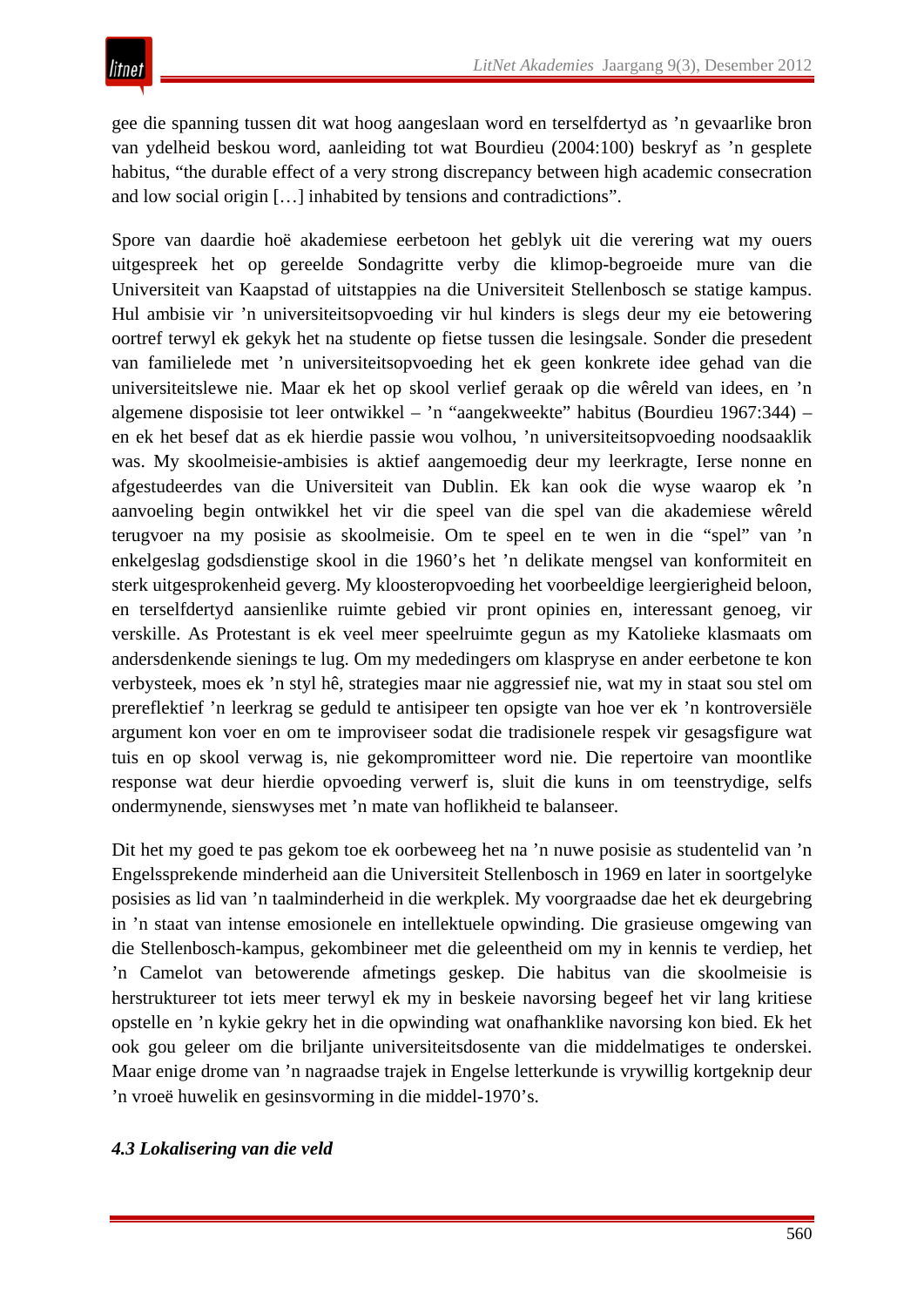"Who would think to recall a trip without having an idea of the landscape in which it took place?" vra Bourdieu (2000:302). Teen die vroeë 1980's het die fisiese topografie van my lewe verskuif van die sagte groen van die Wes-Kaap na die geskroeide koppies rondom Windhoek, hoofstad van die voormalige Suidwes-Afrika (vandag Namibië). Maar dit was die uitsonderlike mengsel van die sosiaal-gekonstrueerde landskap en die posisies wat ek in daardie tyd beklee het wat my genoeg dryfkrag gegee het om te begin beweeg van amateuragtige hoërskool-Engels-onderwyseres tot 'n self-rigtende professionele akademikus.

In Januarie 1981 was die primêre posisies wat ek beklee het, eggenote, ma en onderwyseres terwyl ek met my gesin in die destydse Suidwes-Afrika gewoon het. Interessant genoeg was my posisie as eggenote nie 'n beperking nie – dit het eerder gepaard gegaan met eie spesifieke kenmerke en mag (Bourdieu 2000:300) wat nie net in daardie stadium belangrik was nie, maar dit ook in die toekoms sou wees vir my daaropvolgende loopbaan. Ons verhuising uit Suid-Afrika is teweeg gebring deur my man se aanstelling as dosent in teologie by die embrionale universiteit wat in Windhoek gestig is. So was ek, hoewel tweedehands, verbind met die akademiese lewe. My aanstelling as onderwyseres is gevorm deur die sosiale en politieke kragte wat in die land aan die werk was: die voormalige Duitse kolonisasie, die betwiste administrasie deur die Suid-Afrikaanse Nasionale Party-regering, 'n grensoorlog, en veral die land se posisionering as 'n gefragmenteerde veeltalige samelewing wat verplig was om Afrikaans as lingua francate aanvaar*.* Sosiale toestande in Windhoek het 'n uiterste tekort aan gekwalifiseerde Engels-onderwysers ingesluit, veral Engelse moedertaalsprekers. Binne 'n week na ons aankoms in 1982 het my posisie verskuif van werklose huisvrou tot dié van 'n hoërskool-Engels-onderwyseres ten spyte van slegs 'n jaar se ervaring 'n dekade vroeër. Dit is in 1983 gevolg deur 'n aanstelling as junior dosent in Engels aan 'n beskeie onderwyserskollege verbonde aan die universiteit.

Hierdie aanstelling het 'n wesenlike stap uitgemaak in my daaropvolgende loopbaan-trajek in opvoedkunde en is gedeeltelik moontlik gemaak deur 'n ander ontwikkeling, naamlik my terugkeer na deeltydse universiteitstudie. My man het my sterk aangemoedig om terug te keer na sowel 'n loopbaan as verdere studie. Ek het gevolglik ingeskryf vir die graad BEd (Honneurs) aan die Universiteit van Suid-Afrika deur afstandsonderrig. Hoewel my voorgraadse hoofvak Engels was, het ek as 'n meer volwasse student gevoel ek beskik nie oor die tyd om te wy aan die intensiewe leesprogram wat vereis word vir nagraadse studie in Engelse letterkunde nie. Met twee kinders onder sewe jaar, 'n beperkte begroting om aan verdere opvoeding te bestee, en 'n brandende ongeduld om te vergoed vir die onderbreking in my diens het ek my opsies koelkop oorweeg. Ek het nagedink oor die betekenis en waarde van my destydse posisie en dié van ander posisies soos ek dit in daardie tyd objektief gesien het (Bourdieu 2000:302), dit wil sê, 'n loopbaan in Engels teenoor 'n loopbaan in opvoedkunde.

Ek het reeds as voorgraadse student die onuitgesproke hiërargie waargeneem waarvolgens die akademiese dissiplines georden word (Bourdieu 1984:54). Engels as 'n moderne taal het die status van 'n suiwer wetenskap geniet (Bourdieu 1984:122) en ook my persoonlike passie verteenwoordig. Maar daar was geen waarborg dat 'n laatkommer soos ek suksesvolle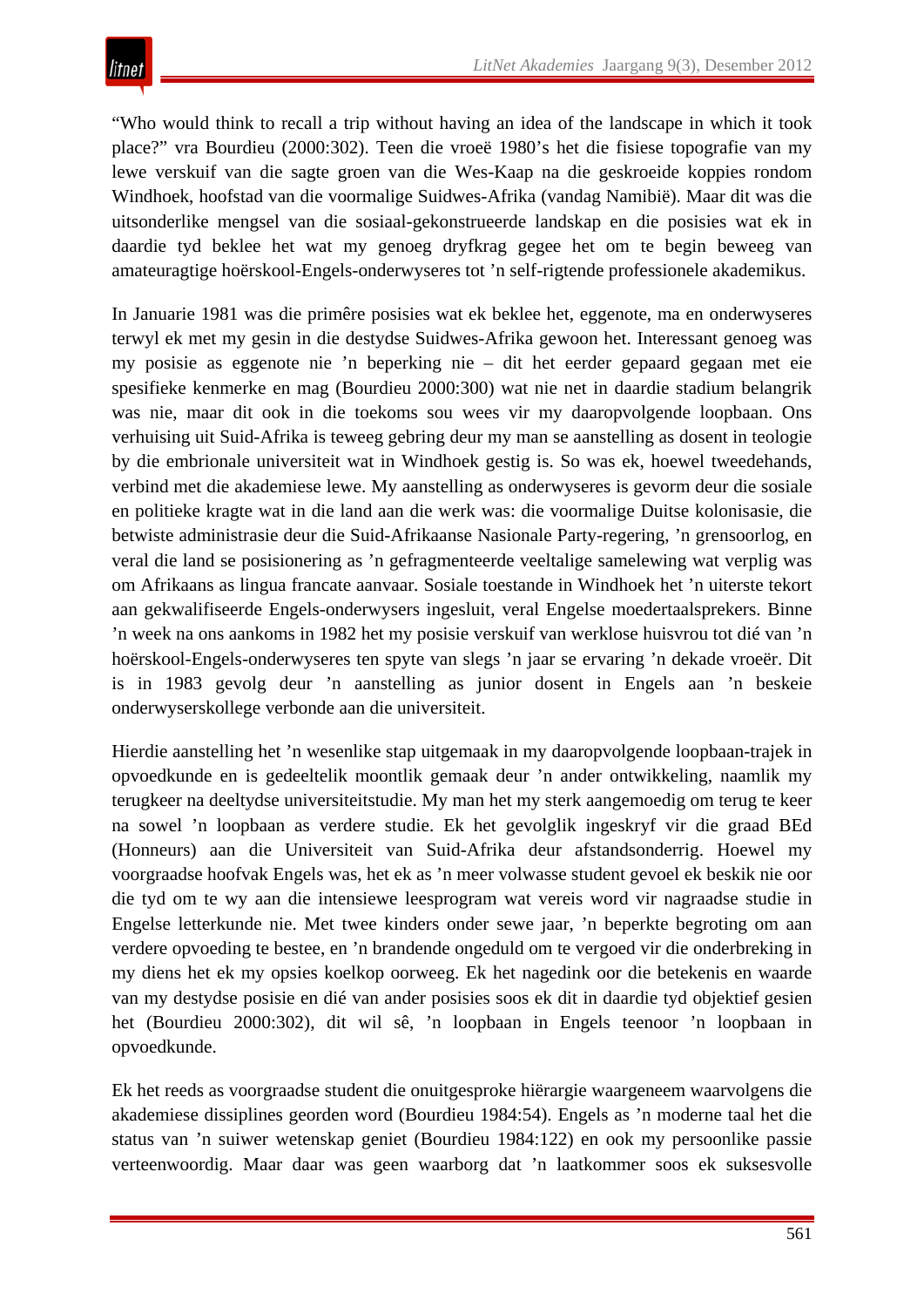toegang tot 'n universiteit se Engels-departement sou kry nie. Enige kapitaal waaroor ek beskik het met betrekking tot kennis, ervaring en konneksies (Bourdieu 1984) wat geassosieer was met 'n gemeenskap van universiteitsdosente wat in Engels spesialiseer, was onbeduidend. Meer nog, ek het die moontlikheid om vinnige toevoegings tot daardie kapitaal te maak as baie skraler geskat as die moontlikheid om loopbaanvooruitsigte te bou in 'n algeheel nuwe veld, naamlik die opvoedkunde. Opvoedkunde is grootliks beskou as 'n "paria" (Bourdieu 1984:230) in sy hoedanigheid as 'n toegepaste wetenskap wat 'n stryd gevoer het om volle legitimiteit en wat op sy beurt weer aan sy eie deeldissiplines geboorte gegee het. Maar opvoedkunde het vir my die kortste afstand verteenwoordig wat tussen twee punte beweeg kon word, 'n afstand wat ek nou in die kortste moontlike tyd wou aflê.

Ek kan duidelik 'n insident onthou wat daardie besluit illustreer. Een aand het ons my man se kollegas en hulle vrouens, almal universiteitsdosente, in ons huis onthaal. Ek het my uit die geselskap verskoon om ons dogtertjies in die bed te sit. Ek was binne hoorafstand van die geselskap en het geluister hoe die groep kla oor die stadige vordering van hul doktorale navorsing – my man was reeds jare lank besig met sy verhandeling. Hy en sy groep het die oortuiging gedeel dat 'n waardige doktorale verhandeling die produk was van 'n uitgerekte en martelende oefening wat nie verhaas kon word sonder om akademiese uitmuntendheid in te boet nie. Ek het dit beskou as traagheid en 'n onverskoonbare gebrek aan ambisie. Ek het jaloers nagedink oor my eie verleentheidwekkende gebrek aan die basiese kwalifikasies wat nodig was om toegang tot die speelvelde van die universiteit te verkry. Ek het 'n eed geneem: "Maak nie saak hoe ver ek nou agter hulle is nie, ek sal hulle almal klop. Ek sal my doktoraat voor enigeen van hulle kry!" Ek het dit gedeeltelik reggekry deur drie nagraadse grade ('n honneurs-, meesters- en doktorsgraad) in minder as vyf jaar daarna te behaal, en teen daardie tyd was ek reeds as senior lektor aangestel.

In 1985 het ek 'n BEd Honneurs-graad cum laude behaal*.* Ek het nou twee jaar ervaring in onderwyseropleiding gehad en het van tyd tot tyd lesings aan (voorgraadse) eerstejaarstudente gegee. Die veld wat ek betree het, is gestig deur die embrionale universiteit (Akademie vir Tersiêre Opvoeding) en sy satelliet-onderwyserskollege wat 'n mens die gevoel gegee het van 'n nuwe grondgebied waarin die pad oopgekap is deur vreeslose jong pioniers*.* Die gemeenskap van akademici, selfs die mees senior dosente, het min ervaring gehad en baie was steeds besig om nagraadse kwalifikasies te verwerf. Uit noodsaak moes intreevlak-dosente institusionele beleid, kurrikula en handboeke skryf, universiteitsreëls en regulasies opstel, as departementele voorsitters dien en nuwe personeel keur. Akademiese egalitarisme het geheers.

Daar was oorvloedige geleentheid vir die insameling van kapitaal, as akademikus of as administrateur, en dit was vir almal beskikbaar. By etlike geleenthede het ek in strategiesebeplanningsvergaderings langs die rektor gesit. In die besonder onthou ek 'n vergadering wat weg van die kampus af by 'n natuurreservaat gehou is. Ek onthou dit om twee redes: naelskraapse ontkoming van 'n skerpioenbyt terwyl ons in 'n boma onder die doringbome gesit het, en my lewendige argumentering met die rektor oor verskeie kwessies. Die resultaat van my voortvarendheidwas 'n aanbod om by sy span aan te sluit as 'n soort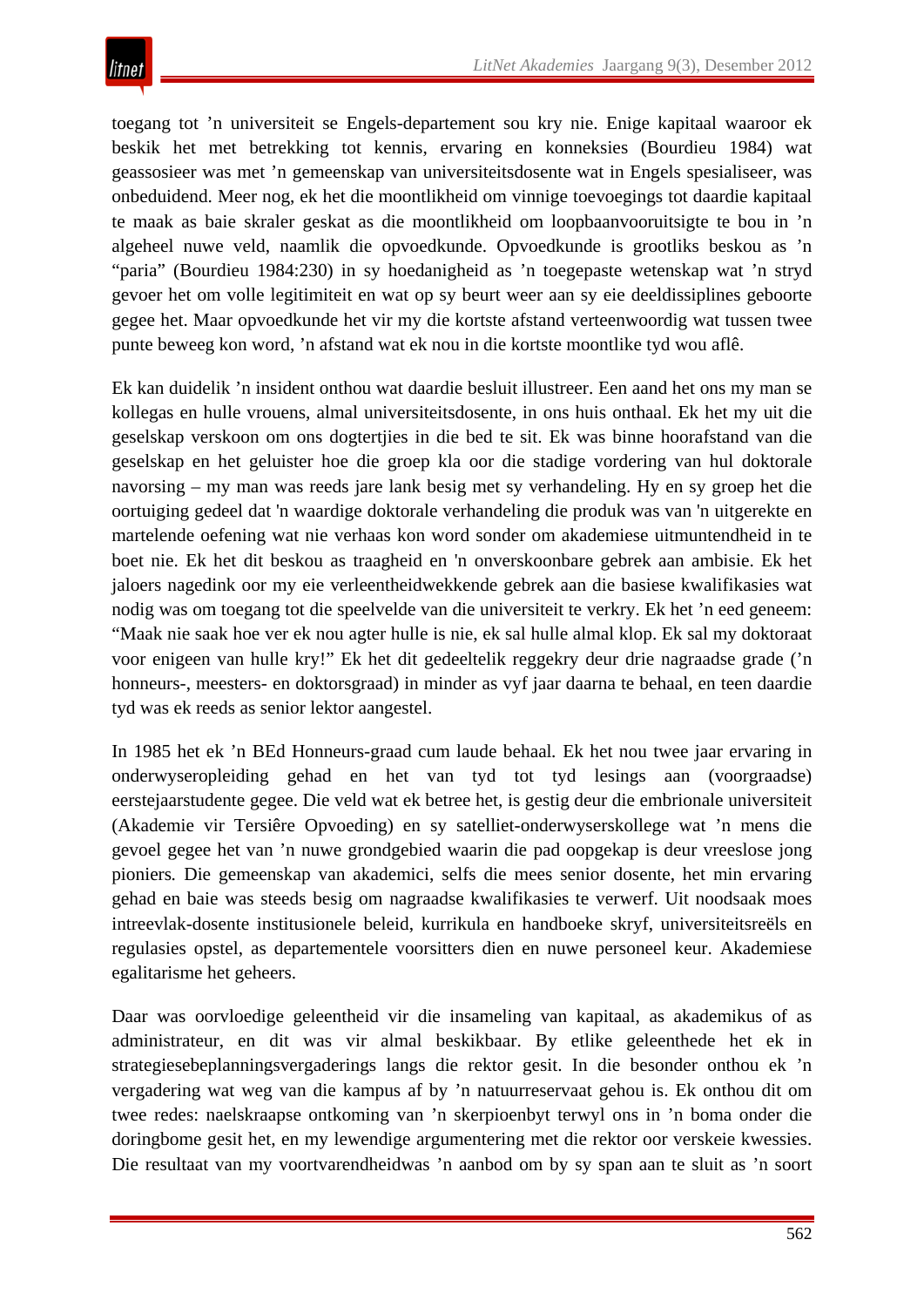toespraakskrywer, wat ek van die hand gewys het. Ek het weggeskram van selfs net die gedagte om uit die akademiese wêreld gehaal te word om 'n soort verheerlikte sekretaresse te wees.

In 1986 het ek vir die meestersgraad ingeskryf en my studieleier, 'n professor met 'n goeie reputasie in vergelykende opvoedkunde aan Unisa, het my voorstel om oor vrouekwessies te werk, geesdriftig aanvaar. Ek en my man, wat albei nou besef het dat ons loopbane 'n gesamentlike belang gevorm het, het suksesvol aansoek gedoen om doseerposte aan Unisa, my nuwe alma mater, en in Desember 1986 het ons gesin na Suid-Afrika verhuis om hierdie poste te aanvaar. So het die landskap nogeens verskuif.

Die sosiale en politieke konteks van die Suid-Afrikaanse hoër onderwys in die tweede helfte van die 1980's was hoogs gefragmenteer en gepolariseer: die Afrikaansmedium-instellings het die apartheidstaat gesteun, die Engelsmedium-instellings het histories 'n kritiese posisie teenoor die staat ingeneem, en instellings vir swart studente was grootliks gemarginaliseer. Die aard van die veld wat deur Unisa gebied is, is deur 'n hoë mate van ambivalensie gekenmerk. As 'n afstandsonderrig-entiteit sonder studente op kampus was dit die enigste universiteit wat 'n baie groot rasgemengde studentegemeenskap bedien het, maar die akademiese personeel was wit, hoofsaaklik manlik en Afrikaanssprekend, meestal gegradueerdes van Afrikaansmedium-universiteite en draers van die akademiese ingesteldheid wat in hul tuisinstellings beoefen is. Die gemeenskap van akademici in die opvoedkunde is oor die algemeen gekenmerk deur 'n diepgesetelde gerigtheid op die konserwatiewe waardes van neo-Calvinisme en Christelik-Nasionale Onderwys. Die intellektuele diskoers is oorheers deur die filosowe van die opvoedkunde, wie se woordryke beoefening van 'n pseudofilosofie wêrelde verwyder was van die woedende skoolgeweld waardeur swart skole ontwrig is en wat die finale ondergang van apartheid voorafgegaan het.

# *4.4 Deur die poorte van Camelot*

Ten spyte van die beperkinge van hierdie universiteitsveld wat ek as dosent betree het, het ek dit as Camelot beskou, 'n gerespekteerde koninkryk waarvan die deure wonderbaarlik twee keer oopgegaan het om my 'n tweede kans te gee: as 'n terugkerende student en as 'n universiteitsdosent. Hier sou ek 'n salaris betaal word om te doen waarvan ek die meeste hou: lees, skryf en onderrig. My baie onlangse ervaring as 'n afstandsonderrigstudent aan Unisa het alreeds vorm gegee aan 'n sekere idee van die tipe universiteitsdosent wat ek graag wou wees: behulpsaam, ondersteunend en studentgesentreer – maar ook van die tipe waarmee ek my nie wou identifiseer nie.

Die Camelot wat ek betree het, was egter geen Oxford of Harvard nie. Die versameling modernistiese geboue teen Muckleneukrant met hul uitsig oor Pretoria was ontwerp om funksioneel te wees en die etos te beliggaam van 'n instelling gerig op die voorsiening van massa-hoëronderwys aan volwasse, deeltydse studente – goedkoop gelewer deur middel van gedrukte korrespondensiekursusse. Die doolhof van lang, vensterlose gange het geelbont linoleumvloere gehad; die eindelose rye identiese bruin deure het na hokkieskantore gelei; in die betonruimtes tussen die geboue en kafeterias was geen student te sien nie, weens die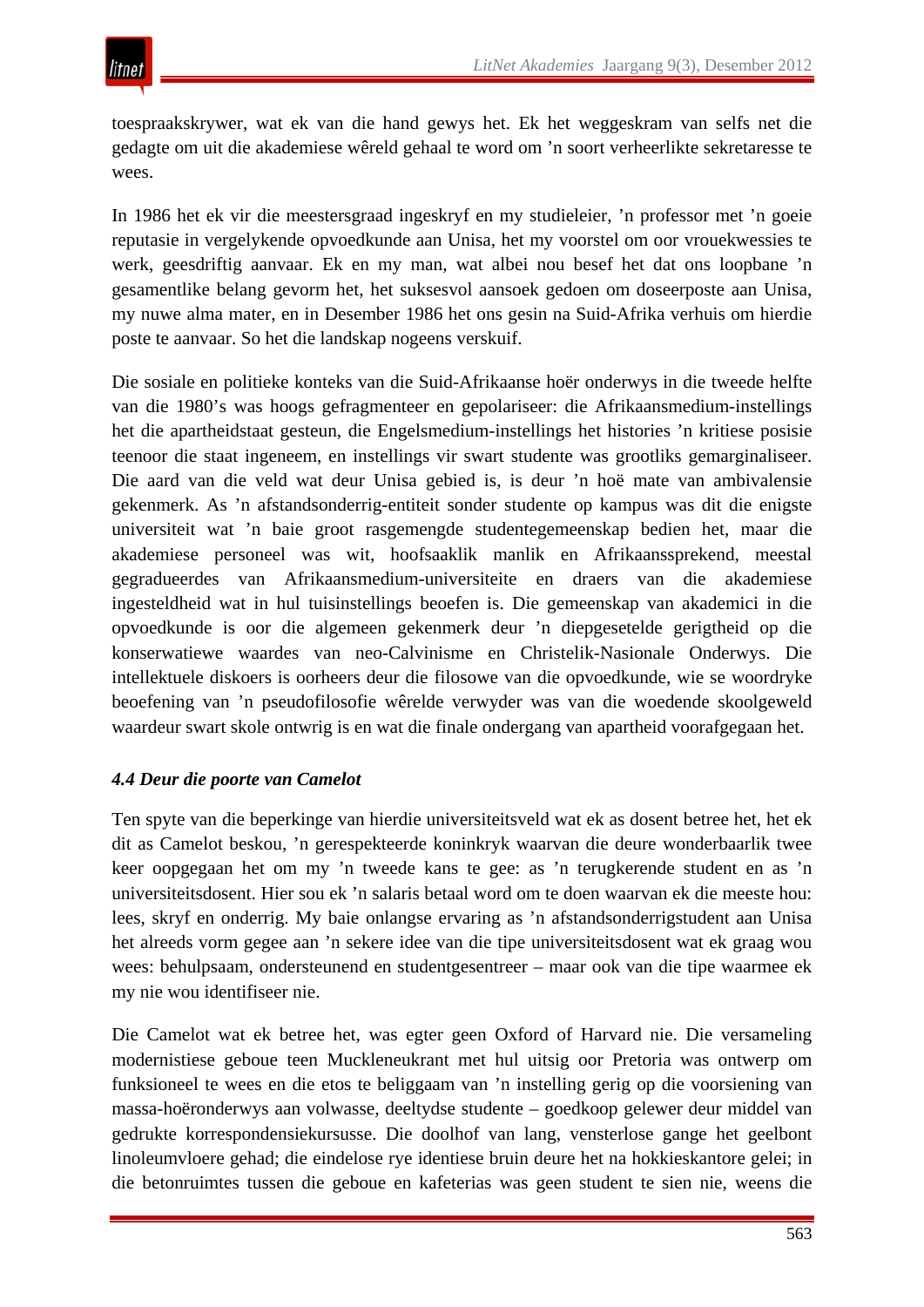afstandlewering van kursusse. Tog was die werksomstandighede wat in die 1980's deur dié universiteit moontlik gemaak is, benydenswaardig. Die infrastruktuur was uitmuntend: die bes-toegeruste biblioteek in die land; 'n geoliede administrasie wat die groot getalle registrasies seepglad geprosesseer het en tallose pakke studiemateriaal geproduseer en regoor die land, die kontinent en die wêreld versend het; uitstekende werksomstandighede (kantoorure tot etenstyd en 'n ruim aantal buigsame navorsingsdae weg van die kampus); en oorvloedige befondsing vir navorsing en buitelandse besoeke. Die akademiese kader was destyds groter as die administratiewe komponent en is beskou as die hartklop van die instelling. Ten spyte van die ideologiese konserwatisme was die institusionele kultuur kollegiaal, met die minimum toesig en verslagdoening. Die akademiese lewe is beslis gevorm deur die eiesoortige aard van dosering deur afstandsonderrig. Die klem was op doeltreffende onderrig (eerder as navorsing) soos beliggaam in die doeltreffende ontwerp en tydige aflewering van korrespondensiemateriaal, twee maal per jaar 'n reeks goedvoorbereide lesings wat landwyd aan studente aangebied is, en die hoflike hantering van telefoniese en skriftelike studentenavrae. Kontak met studente was dus beperk tot nagraadse studente wat seldsame besoeke aan die kampus gebring het vir konsultasies met studieleiers.

Die kultuur van die fakulteit waarby ek aangesluit het, was oorwegend manlik en homogeen – konserwatief, Afrikaanssprekend, en wat ideologie betref, ondersteuners van die destydse politieke bestel. Om 'n plek in hierdie gemeenskap te verwerf het ek intuïtief staatgemaak op my bewese strategie van die speel van 'n spel – hardwerkendheid en geesdrif gekombineer met 'n gedrewe ambisie om die items van my eie loopbaan-agenda vinnig te bereik – destyds gekonkretiseer in meesters- en later doktorale navorsing oor genderkwessies.

Die Departement van Vergelykende Opvoedkunde en Onderwysbestuur waarby ek aangesluit het, was die tweede kleinste departement in die fakulteit, met 'n doseerpersoneel van elf. Die aard van die deeldissipline vergelykende opvoedkunde met sy fokus op die internasionale het 'n eienskap van openheid aan die gemeenskap verleen. Dit is versterk deur die departementele voorsitter, 'n buitenissige mens met 'n uitdagende minagting vir die kulturele "heilige koeie" van die akademiese status quo. Hy en my studieleier het saamgespan om die verlammende eenvormigheid in die fakulteit te verbreek deur "buitestanders" as personeel aan te stel – ek was Engelssprekend, openlik krities oor manlike bevoorregting, en het alternatiewe politieke en godsdienstige sienings gehad. Die enigste twee vroue op dieselfde posvlak as ek, dr N en me T, was verwelkomend. Hulle het spoedig die prys waarom ons almal meegeding het, blootgelê. Bevorderings is grootliks beheer deur die voorsitter, en mans het voorkeurtoegang tot hoër status en dus beter-betalende posisies verwag en ontvang.

Algehele sukses in die departement was afhanklik van die suksesvolle besit van kapitaal: die hulpbronne wat ervare akademici na die veld kon bring in 'n nuwe aanstelling, of dit wat 'n nuweling soos ek moes versamel ten einde te kon wen in die spel (Bourdieu en Wacquant 1992:10). Ek het vinnig die waarde gesnap van die doktoraat, publikasies, navorsingstoekennings, konferensiereferate (verkieslik in die buiteland), die studieleiding van nagraadse studente en lidmaatskap van die senaats- en fakulteitskomitees. Die aanknoop van netwerke met buitelandse akademici was van besondere belang in daardie tyd van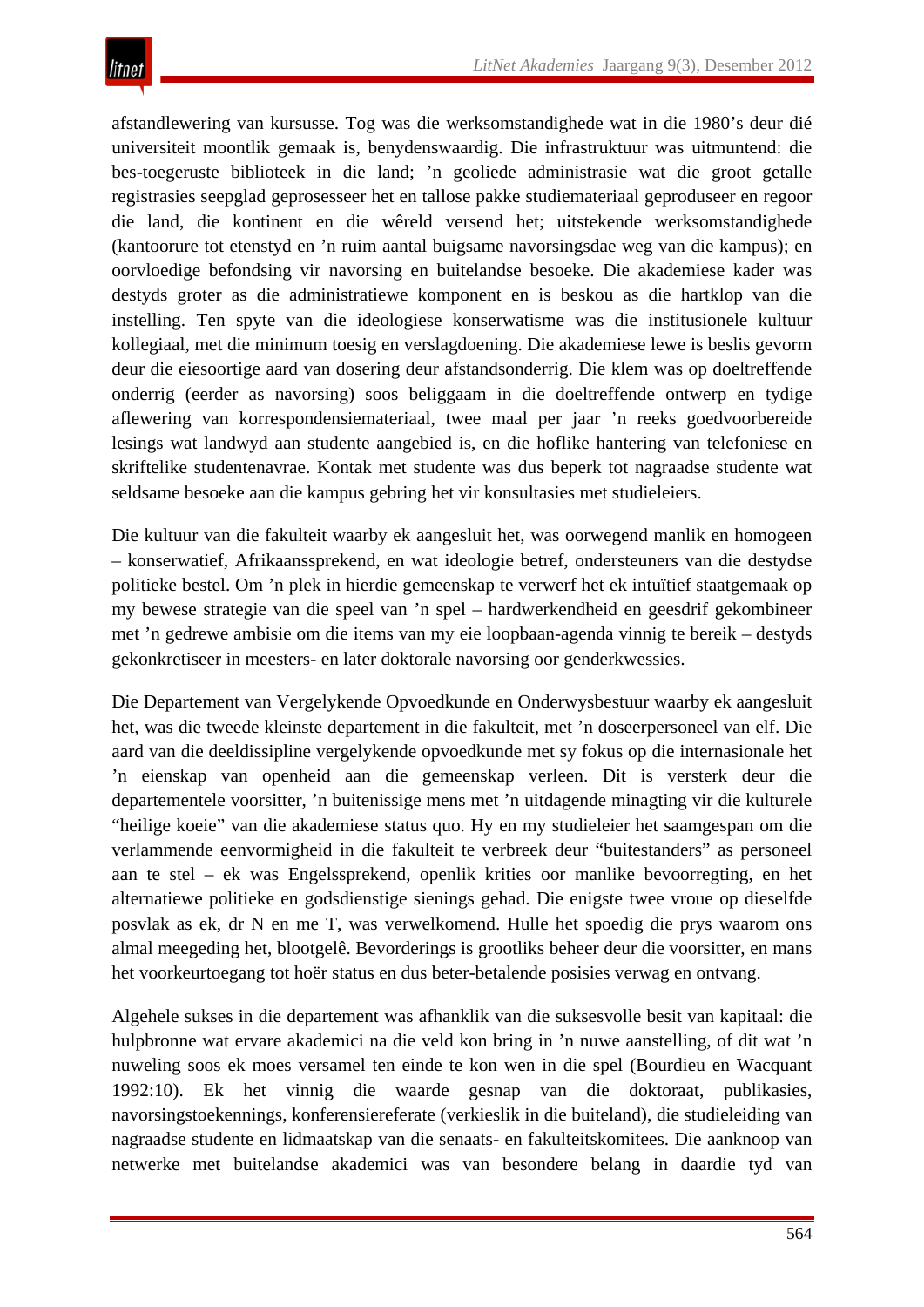akademiese isolasie weens internasionale opposisie teen apartheid. Ek het ook kennis geneem van die simboliese dimensies van sodanige kapitaal wat geldigheid verleen het aan 'n professor se eise in die gemeenskap (Bourdieu 1984:93). 'n Invloedryke professor kon byvoorbeeld met sukses druk uitoefen vir die aanstelling of bevordering van 'n protégé; hy kon 'n uitgewer oorreed om 'n manuskrip te aanvaar; of op sy portuur reken om hulle neer te lê by sy argument in komitees en sy stem te steun. Nuweling-akademici kon ook plaasvervangend kapitaal opbou via die mag wat uitgeoefen is deur so 'n persoon se studieleier en sy/haar onuitgesproke borgskap.

Op my eerste dag by die werk het ek 'n illustrasie beleef van die wyse waarop kapitaal meer kapitaal voortbring (Bourdieu 1984:91). My studieleier het my genooi om 'n hoofstuk te skryf vir die teks in vergelykende opvoedkunde waarvan hy die mederedakteur was. Ek het hierdie aanbod sonder huiwering aanvaar, selfs al het dit beteken dat ek die hoofstuk sou moes skryf gelyktydig met die voltooiing van my meestersverhandeling binne ses maande. Op ons rit huis toe het ek vol vertroue aan my man gesê: "Ek gaan 'n skrywer word." Hoewel my studieleier nie die magtigste professor in die departement was nie, het hy oor aansienlike wetenskaplike en intellektuele kapitaal beskik weens sy reputasie as 'n gepubliseerde skrywer en ervare studieleier. Ek het intuïtief aangevoel dat sy ondersteuning as voog en borg voordelig sou wees. Inderdaad, so werk die strategieë van habitus wat ek vinnig besig was om aan te leer: dit funksioneer dikwels op 'n onbewuste vlak (Bourdieu 1984:91).

Verdere betrokkenheid in die gemeenskap is bewerkstellig deur ons departement se eiesoortige praktyke wat deur interne en eksterne kontekste gevorm is. Die voorsitter se eksentrieke leierskap en die aard van die subdissipline, tesame met die bloedige konflik wat afgespeel het juis in die skole waarvan die personeel die grootste gros van ons deeltydse studente uitgemaak het, asook die tentatiewe onderwysbeleid van die skaduregering van die African National Congress (ANC), het 'n voortgaande debat in die departement aangevuur. 'n Rammelende teetrollie het die oggend-teepouse aangekondig en ons het in die portaal vergader, die dik porseleinkoppies uit 'n reuse-teekan volgeskink en geargumenteer, mekaar in die rede geval, by die een diskussie na die ander betrokke geraak, en nog lank daarna in gesprek buite ons kantore getalm.

In hierdie konteks het ek myself as 'n vergelykende opvoedkundige begin identifiseer.My denke is grootliks gevorm deur my studieleier se funksionalistiese benadering tot die onderwysstelsel, met 'n sterk klem op Sadleriaanse kragte (Higginson 1994). Die dissipline self het wye speelruimte aan 'n navorser gebied, "a space of possibilities" (Bourdieu 1984:80), deurdat dit uiteenlopende navorsingsbelangstellings geakkommodeer het. Die voorsitter het ons dikwels herinner: *"*Ons navorsingslens is so wyd soos Afrika!" Teoretiese hegemonie kon gesien word in 'n positivistiese epistemologie en 'n tradisionele afhanklikheid van kwantitatiewe navorsingstegnieke. My frustrasie met die tekortkominge van laasgenoemde het ruimte geskep vir weerstand deurdat ek die eerste persoon geword het om kwalitatiewe navorsing in my eie departement in te voer.

Ek was op soek na 'n gepaste navorsingsontwerp vir die empiriese komponent van my doktoraat. Gedurende 'n konsultasie het my studieleier terloops voorgestel dat ek gesels met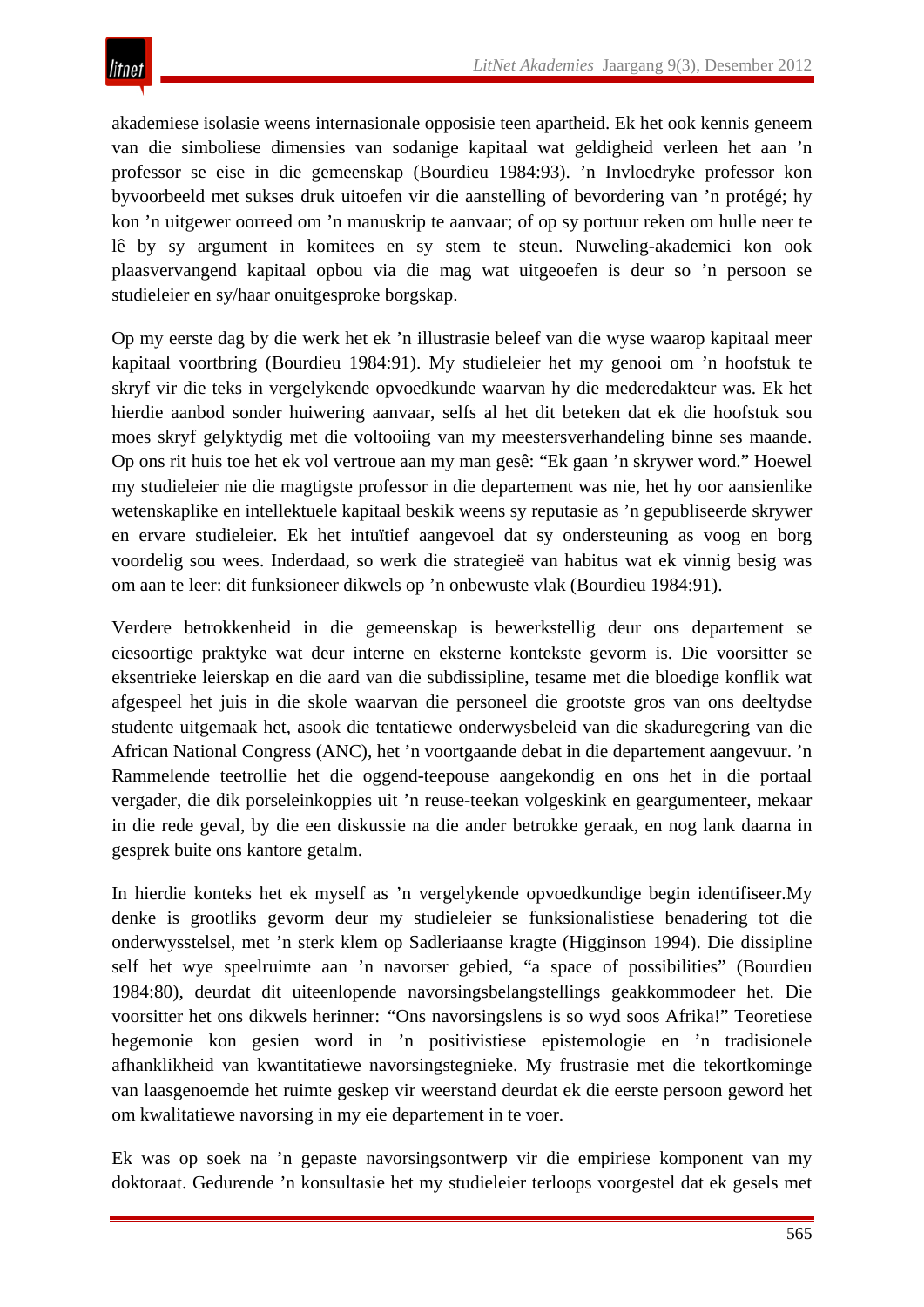dr S in die Departement Opvoedkundige Sielkunde, wat onlangs "iets nuuts" gedoen het. Ek het voortvarend uit sy kantoor gestorm op soek na dr S, vir wie ek toe per toeval op die trap raakloop. Met min verduideliking het sy my haar verhandeling, met 'n beskrywing van haar gebruik van veldwerk en onderhoudvoering, in die hand gestop. Ek was in vervoering – dit was presies waarna ek instinktief gesoek het. Ek het myself intensief geskool deur al die standaard kwalitatiewe tekste te lees wat in die 1980's gepubliseer is, en die tweede kwalitatiewe doktorale studie in die fakulteit geproduseer, met 'n stewige metodologiese verdediging om wat ek vermoed het 'n oningewyde eksamenkomitee sou wees, te oortuig. Daarmee het ek my geposisioneer binne 'n ander "onsigbare kollege": navorsers wêreldwyd wat teoretiese beheer ontworstel het uit die positivisme wat navorsing in die opvoedkunde oorheers het.

## *4.5 Vakleerlingskap: om habitus te verwerf en te weerstaan*

My vakleerlingskap as *homo academicus* het niks gemeen gehad met die formele mentorskapprogramme wat nou so hoog in die mode is as deel van die induksiekurrikulum vir beginner-akademici in my instelling nie. Indien habitus verg dat oortuigings en gedrag met betrekking tot die betekenis van vakgeleerdheid geïnternaliseer word (Bourdieu 1984), dan het ek dit deur osmose geleer van die ervarenes, die gerespekteerdes en die uitnemendes.

Van my studieleier, prof O, het ek die styl oorgeneem om 'n voorstel te struktureer, sy "padkaart" waarin navorsingsvrae, doelwitte en metodes elegant saamgehang het. Ek volg hom na met sy "So what?"-uitdaging ná 'n oorsig van die literatuur oor 'n onderwerp. My eie toesig oor doktorale studente is vir altyd gevorm deur hierdie vroeë lesse in samehangende redenering. Maar teen sommige oortuigings het ek weerstand gebied, soos sy verwagting van wat Bourdieu (1984:87) noem *gravitas*:"the healthy slowness which people like to feel is in itself a guarantee of reliability in writing a thesis". Hierdie siening is bekragtig deur institusionele regulasies: 'n doktorale student was verplig om twee keer te registreer voordat toestemming verleen is om die proefskrif vir eksaminering in te dien. Ek het hierdie siening reeds jare tevore teëgekom in die benadering van my man en sy kollegas tot die skryf van 'n proefskrif. As 'n ongeduldige laat beginner in die universiteitsveld het ek weerstand gebied teen die konvensionele habitus en die spel op my eie manier gespeel. Ek het "hoeke gesny" (Bourdieu 1984:87) en het spesiale toestemming verkry om my voltooide doktoraat binne 18 maande in te dien ná slegs 'n enkele registrasie.

'n Paar jaar later, nadat ek 'n mate van reputasie-kapitaal in die departement verwerf het, het ek 'n posisie lynreg teenoor prof O s'n ingeneem en die relevansie bevraagteken van die onderriginhoud (en die gebruik van die handboek wat hy geskryf het) in die kursus wat ek aangebied het. Hier was die tydsberekening van my weerstand (Calhoun 2011:363) van groot belang. Op 'n vroeër stadium in my loopbaan sou dit my kanse gevaarlik benadeel het. Hoewel dit 'n stremming op ons verhouding geplaas het, was dit 'n aanduiding van die relatiewe outonomie van die akademiese ruimte wat ons inneem waarin gekonsolideerde magsposisies uitgedaag kan word (Bourdieu 1993:39). Bowendien het ek reeds genoegsaam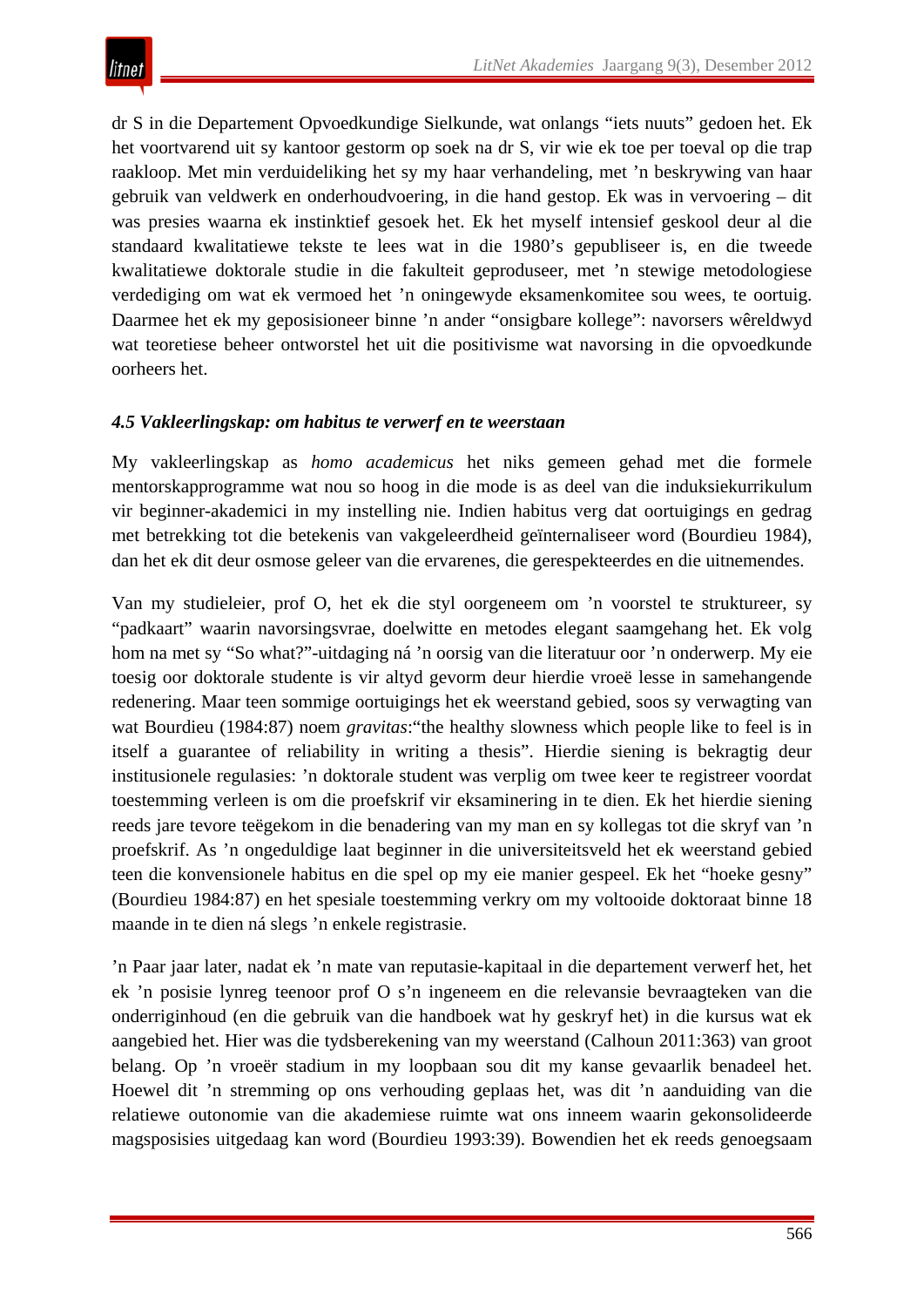as akademikus gevorder en was ek bereid om die risiko van die verlies van 'n beskermheer te loop ten gunste van onafhanklikheid.

Van prof E, as medeprofessor en die vrou met die hoogste posisie in ons departement, het ek die waarde geleer van onberispelike afronding – sowel intellektueel as fisiek. As 'n ma van vier was prof E se stewige publikasielys, noukeurige akademiese werk en doelgerigte toewyding aan haar loopbaan legendaries. In 1993 was ons medeskrywers van 'n omvangryke handboek. Ek het haar uitgeslape onderhandelinge met die uitgewer dopgehou en gesien hoe noukeurig sy die werk van bydraende skrywers deurlees voordat sy hul manuskripte teruggestuur het met netjiese rooipen-kommentaar. Sy het geduldig en by herhaling die galeiproewe gelees, en selfs die boekomslag ontwerp. 'n Foto wat by die boekbekendstelling geneem is, toon ons albei onberispelik geklee in elegante boetiekuitrustings, hare gekap en noukeurig gegrimeer. Sy was ambisieus en het 'n intense selfbewussyn gehad van die plek wat sy verwerf het in 'n manlik-oorheerste domein. Haar leiding was van onskatbare waarde, hoewel haar verhouding met my, soos al haar ander verhoudings, saaklik gebly het. In hierdie verband was dit twee betekenisvolle verbintenisse met portuur- eerder as beskermerfigure, aangegaan in twee spesifieke fases van my trajek, wat aansienlike stukrag aan my loopbaan verleen het.

Teen 1990 het ek my doktoraat behaal en 'n mate van akademiese reputasie verwerf, en daarmee saam volle lidmaatskap van die gemeenskap. In dieselfde jaar is me J in die departement aangestel. Sy het aan 'n liberale Engelstalige universiteit gegradueer en onmiddellik deel geword van die intellektuele debat in die fakulteit. Met die beëindiging van die rasgesegregeerde skoolstelsel in die vroeë 1990's het sy haar navorsing gefokus op die opleiding van onderwysers vir 'n kultureel diverse skoolstelsel. Sy het befondsing verkry vir die indiensopleiding van onderwysers vir diversiteit en my genooi om by haar aan te sluit in wat later in ons "multikulturele *roadshow*" ontwikkel het. Ons het ons eie opleidingsmateriaal ontwikkel (wat later gelei het tot verskeie gesamentlike en solopublikasies) en wyd deur die land gereis om ná ure werkswinkels vir onderwyseropleiding aan te bied, dikwels met 'n mate van persoonlike risiko in polities plofbare gemeenskappe.

Ons is voortgedryf deur die opwinding van die baanbrekerswerk wat ons gedoen het, nie net in ons voortgaande navorsing nie, maar deur die bekendstelling van 'n nuwe onderrigparadigma aan onderwysers van alle agtergronde. Die kennis van ons aktiwiteite in die departement is selektief bestuur: ons het nooit die volle omvang van ons gemeenskapsbetrokkenheid openbaar gemaak nie. Hierdeur het ek saam met me J kapitaal opgebou in die vorm van 'n aansienlike openbare reputasie vir kundigheid op die gebied van kulturele diversiteit. Erkenning deur 'n nuwe gehoor – skoolhoofde, onderwysers, amptenare in die provinsiale onderwysdepartement en nieregeringsorganisasies – het my siening van myself as navorser herdefinieer. Ek het ingesien dat my navorsing in die toekoms sou afhang van die sosiale bruikbaarheid daarvan in die lig van die golf van ontwikkelings in die postapartheid-konteks van skole. Die vennootskap met me J het slegs vier jaar geduur, waarna sy na 'n buur-instansie met beter vooruitsigte verskuif het.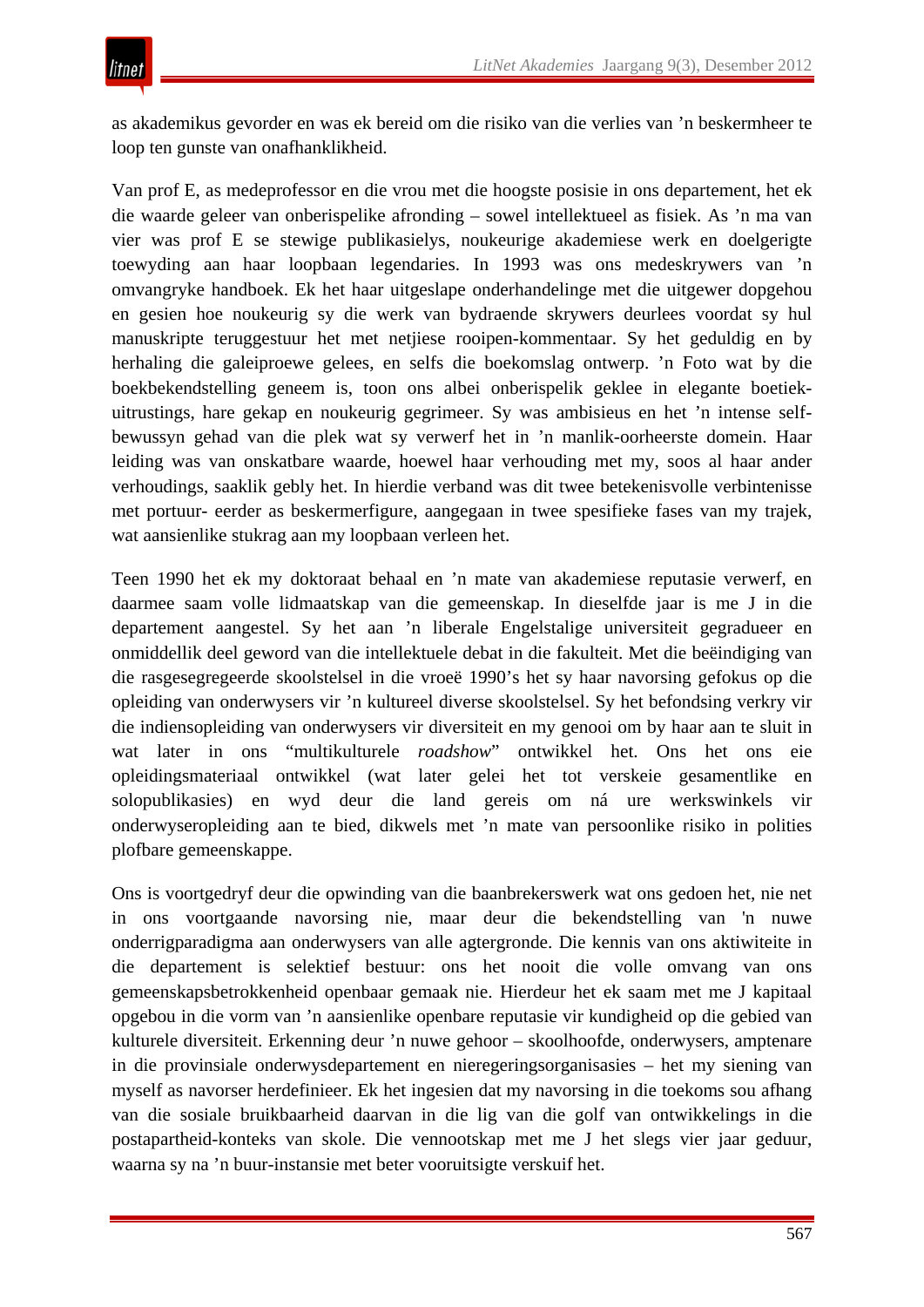'n Tweede vrugbare alliansie het in die tweede helfte van die 1990's met prof N tot stand gekom en geduur tot haar aftrede byna 15 jaar later. Hierdie keer is ek genooi om 'n nieformele onderwyseropleidingsprogram vir ouerbetrokkenheid te ontwikkel en aan te bied, 'n fokus wat goed ingeskakel het by my ervaring in diversiteitsopleiding. Hierdie vennootskap het 'n bykomende voordeel ingehou, naamlik kameraadskap in 'n universiteitsomgewing wat vinnig besig was om sy kollegiale aard te verloor. Die openbare prestige wat deur gemeenskapsbetrokkenheid verwerf is, is oor die algemeen geringgeskat deur die universiteit; slegs projekte wat ruim befondsing ingebring het, het 'n impak gemaak. Maar gemeenskapsdiens het aan my sowel 'n nuwe uitdrukkingswyse as professionele bevrediging gegee wat voortgevloei het uit die waarde wat ons navorsing vir diegene in die praktyk gehad het. Vir jare het 'n groot bron van vervulling vir my gelê in 'n moordende skedule van gemeenskapswerk, wat dikwels beteken het dat ek lang afstande alleen moes aflê na skole in townships en landelike gebiede; maar terselfdertyd het gemeenskapsdiens bygedra tot die empiriese grondslag van die meeste van my publikasies.

# *4.6 'n Habitus teen sigself verdeeld*

My formele loopbaanvordering was vinnig: senior lektor in 1989, medeprofessor in 1992 en volle professor in 1996. Die enigste keer wat ek die pas moes markeer, was vir die medeprofessoraat: ek het twee keer aansoek gedoen voordat ek die pos gekry het. Ek beskou die volle professoraat wat ek in 1996 gekry het, as die stempel op my volle lidmaatskap van die akademiese gemeenskap, 'n prestasie waarop ek openlik trots was. Toe ek 'n werkswinkel vir onderwyseropleiding in 'n diep landelike gebied in Limpopo bygewoon het, het ek die verhoog gedeel met twee linguiste van 'n ander universiteit. Tydens die bekendstelling aan die onderwyser-gehoor het hulle ongeërg gevra om op die voornaam genoem te word. Ek was onbeskaamd toe my beurt kom: "Noem my asseblief Professor!" het ek aan die gehoor gesê: "Ek het baie hard gewerk vir hierdie titel." Die onderwysers het opgetoë hande geklap.

Teen die middel-1990's het die veld van die akademiese wêreld 'n metamorfose ondergaan onder die invloed van sosiale en historiese kragte wat na vore gebring is deur die aftakeling van apartheid. Die Fakulteit Opvoedkunde waarby ek in 1987 aangesluit het, is herstruktureer. Die ses dissiplinegebaseerde departemente is ontbind en die personeel is herskommel in drie departemente gebaseer op die fases van onderrig. Pogings om die dissipline-gemeenskappe, en dus die dissipline-diskoers binne hierdie strukture, te behou, het misluk. My lewendige dissiplinegebaseerde affiliasies is verswak in die herstruktureerde fakulteit en ek het min gemeen gehad met my nuut-toegewese departement. Nasionale hoëronderwys-transformasie ná die politieke verandering in 1994 is gekombineer met die dringende invoer van strategieë vir personeel-ekwiteit in ons instelling. Terselfdertyd, en in ooreenstemming met wêreldwye verandering op die gebied van hoër onderwys, het die organisasieklimaat beweeg van kollegialiteit na bestuurdersheerskappy.

Ek het uit hierdie verskuiwings probeer sin maak deur in my intreerede te verwys na die werk van 'n ander Franse intellektueel, Jean-François Lyotard, en die idee van die dood van die universiteit en die afsterwe van die dissiplines. Op hierdie kritieke moment aan die einde van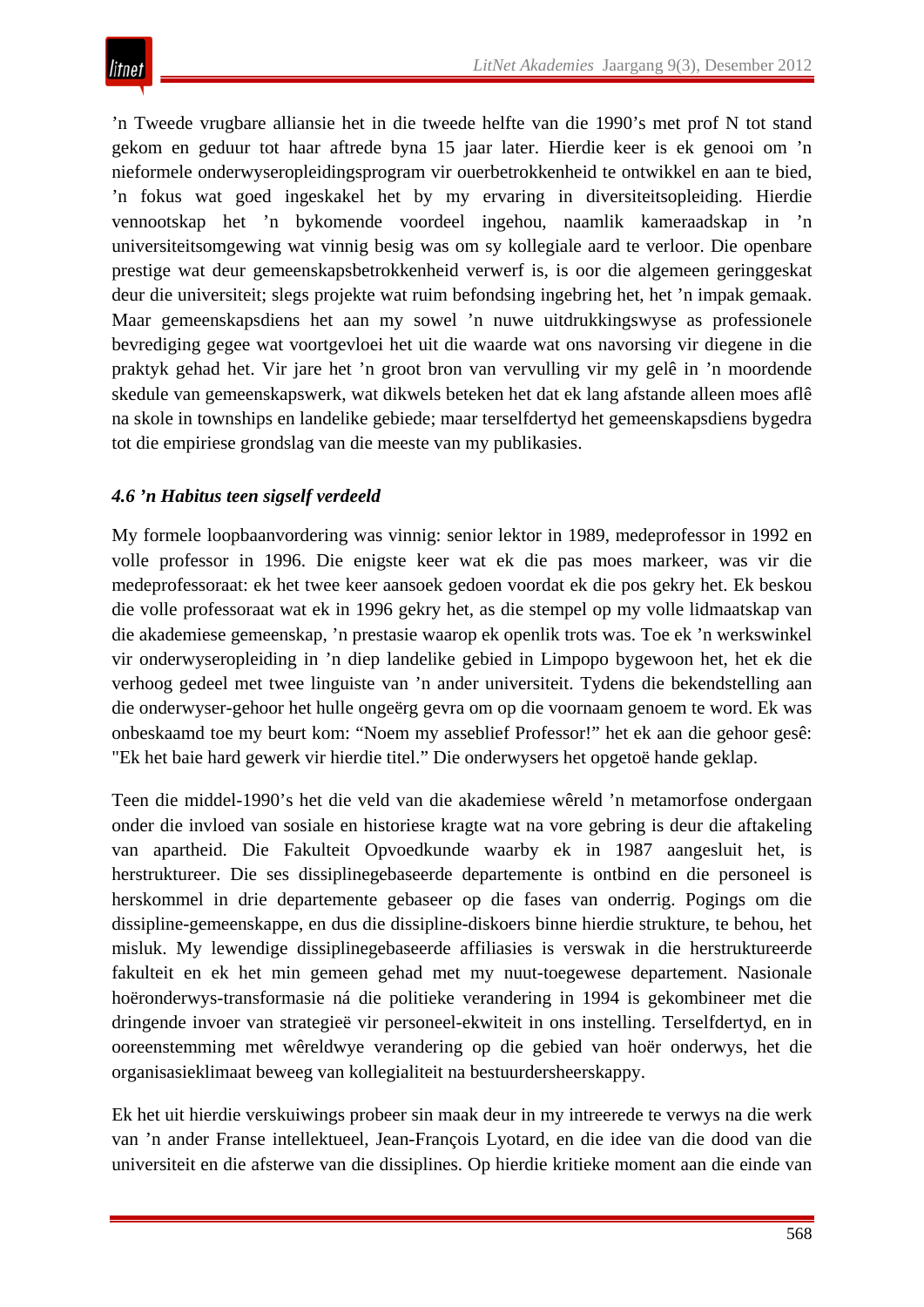1995 het die driejaartermyn van die destydse visedekaan van die Fakulteit Opvoedkunde verstryk. Twee poste vir visedekaan is ingestel. Die posbekleërs sou gekies word deur middel van 'n openbare stemproses deur fakulteitslede tydens 'n fakulteitsraadvergadering; die uitslag sou bepaal word deur erkenning van akademiese prestige en reputasie gemeng met die verwagte fakulteitspolitiek. Nóg die posisie van dekaan nóg dié van visedekaan is ooit deur 'n vrou gevul. Ek is genomineer, maar ek het geweifel. Prof L, een van die min vroulike professore in die fakulteit, het my na haar kantoor laat kom. Sy was 'n moederlike vrou, baie naby aan aftrede. Streng het sy my vermaan: "Jy was jare lank uitgesproke oor geleenthede vir vroue aan hierdie universiteit. Nou is dit tyd om die daad by die woord te voeg!" Terwyl die stemme in die Senaatsaal getel is, het me J my hand vasgegryp. Ons het 'n mate van wrywing ervaar in 'n vennootskap wat 'n mededingende snykant ontwikkel het, maar haar lojaliteit was onbetwisbaar. So het my skof as visedekaan (1996-2000) in Januarie 1996 begin. Dit het saamgeval met my intrede as volle professor. Ek was 45 jaar oud en het tien jaar tevore die universiteit betree. Die ander posisie is gevul deur prof M, 'n goedhartige man met dekades se ervaring, insluitende die voorsitterskap van sy departement.

Aanvanklik was die sywaartse skuif na fakulteitsadministrasie as visedekaan opwindend. Die geleentheid om 'n sigbare rol te aanvaar, al was dit ondersteunend, het 'n nuwe bron van kapitaal geopen: universiteitsmag (Bourdieu 1984:75). 'n Visedekaan het geen lynbestuursfunksies gehad nie, maar as assistent van die dekaan diens gedoen. Die dekaan het lidmaatskap van universiteitskomitees aan my gedelegeer waar ek gefunksioneer het as 'n wederkerige kanaal van inligting na en van die fakulteit se uitvoerende komitee. Ek het ook seremoniële funksies vervul; ek het jaarliks namens die dekaan die reeks landswye gradeplegtighede bygewoon. Ad hoc-pligte het ingesluit bemiddeling in geskille buite die fakulteit en verteenwoordiging by nasionale en provinsiale onderwysliggame wat uit die na-1994-hervorming voortgekom het.

Maar wat was die uitwerking van die beweging van die posisie van akademiese professor na administrateur? Sekerlik is die grense tussen my kleiner dissipline-nis en die breër universiteitsgemeenskap deurdring, wat vir my 'n hele nuwe wêreld in die universiteitsveld oopgemaak het. En sekerlik gaan 'n administrateur voort om op te tree in die belang van die akademiese wêreld. Maar bykomende disposisies word vereis ten einde 'n ander spel te kan speel. Ek het agtergekom dat professore wat bedrewe navorsers in hul tuisdissiplines is, nie noodwendig vaardig, of selfs geïnteresseerd, is in universiteitbeleid en besluitneming nie. Verder is die verkiesing tot administrasie en die uitoefening van administratiewe mag geneig om die insameling van die kapitaal van wetenskaplike en intellektuele gesag te kompromitteer (Bourdieu 1984:96). Kapitaal in die universiteitsveld, hetsy wetenskaplike en intellektuele kapitaal wat deur onderrig, navorsing en publikasies verwerf is, hetsy universiteitskapitaal wat deur alliansies en netwerke verwerf is, kan aangroei slegs wanneer intensiewe tyd daaraan bestee word (Bourdieu 1984:95).

As visedekaan het ek steeds probeer om momentum te behou in nagraadse studieleiding, navorsing en gemeenskapsdiens, maar dit het tydsgewys 'n hoë prys geverg. Ek het op 'n konstante vlak van stres gefunksioneer. Ek het ook dissonansie ervaar tussen myself as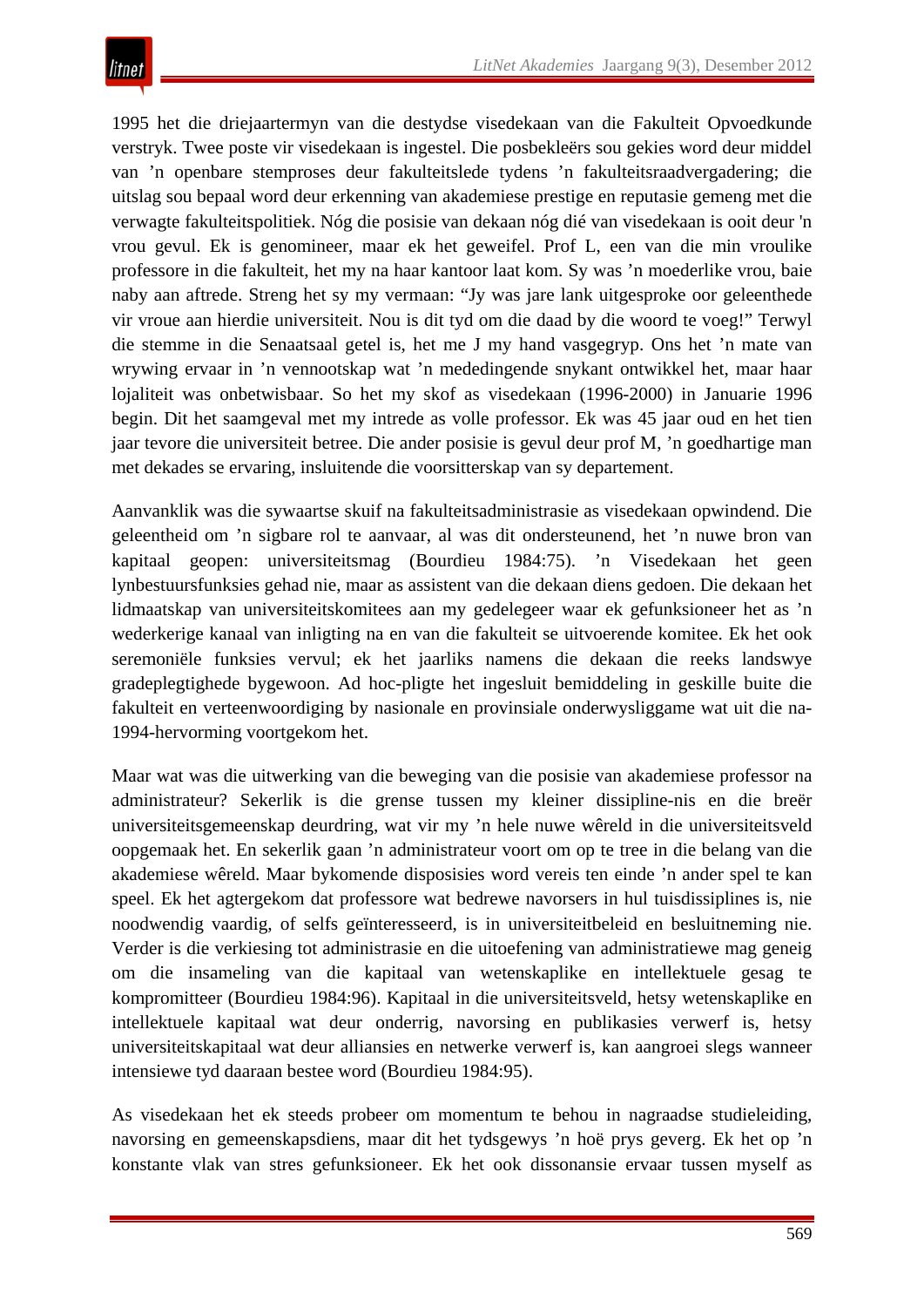

akademikus en as lid van 'n ander korps,naamlik bestuur. Ek moes ongewilde besluite verdedig; ek moes vergaderings verduur wat gehou is volgens streng-toegepaste vergaderingkonvensies; ek moes die voortvarende, spontane kritiek wat ek so graag uitgespreek het, sluk. Ek kon die take wat van my verwag is, met 'n mate van selfvertroue uitvoer, maar my selfvertroue het begin taan. Ek het ontoereikend en lomp gevoel. Ek was die spreekwoordelike vis uit die water. By tye was ek verplig om myself te konfronteer met die wyse waarop die onbewuste spontaneïteit van habitus berekende en geoefende gedrag geword het. Ek het die spontane onordelikheid van die akademiese debat waarna Ellis en Bochner (2006:434) verwys, verruil vir die koverte politieke maneuvrering van die fakulteit se uitvoerende bestuur terwyl hulle in 'n vyandige klimaat 'n stryd gevoer het om die Fakulteit Opvoedkunde te herskep.

Die fakulteit het vroeër 'n stigma verkry vir ideologiese konserwatisme en sy akademiese regverdiging van die apartheidsonderwysbeleid. In postapartheid hoër onderwys is die prys vir daardie posisie opgeëis en moes dit ten volle betaal word. In 1999 het die dekaan besluit om af te tree. Ek is vir dekaan genomineer en het weer geweifel voordat ek huiwerig voortgegaan het. My mededingers het my medevisedekaan en 'n jonger swart vrou ingesluit. Die fakulteitstem is vervang deur uitgerekte en komplekse prosedures; ek is deur 'n keurkomitee gekruisvra. My aansoek is in die finale keuringsfase van die hand gewys ten gunste van my vroulike teenhanger.

Die weke van spanning voor die finale besluit het my emosioneel en fisiek uitgeput gelaat. Ek het die jaareindreses in die bed deurgebring met kwaai rugpyn waarvoor die dokters geen meganiese oorsaak kon vind nie. Ek het myself voortdurend ondervra oor die dissonansie wat ek ervaar het tussen myself en universiteitsadministrasie as 'n nuwe spel wat ek – verkeerdelik – gedink het vir my maklik sou wees. Terwyl ek die swakhede in my professionele identiteit in oënskou geneem het, het ek besef wie ek is en wie ek nie is nie. Ek het nie oor die disposisies beskik om 'n suksesvolle administrateur te word nie, maar wat belangriker was, was dat ek weerstand gebied het teen die verwerwing van daardie disposisies. Die resultaat was "a habitus divided against itself, in constant negotiation with itself and its ambivalences" (Bourdieu 1999:511).

# *4.7 Die vertroosting van habitus*

Daar is 'n brose grens tussen die gerespekteerde professor en die kwesbare menslike wese. Parallel aan die bou van my loopbaan was daar my private lewe as vrou en ma. Teen 2000 het my kinders aan hul onderskeie universiteite afgestudeer as professionele persone. My man se loopbaan het sy eie trajek gevolg aan dieselfde instelling as die een waaraan ek verbonde was. Ons het selfs kantore in dieselfde gebou gehad, maar 'n onuitgesproke konsensus het ons lewens op die kampus apart gehou. Ons het mekaar hoflik en terughoudend gegroet indien ons mekaar raakgeloop het. In ons private lewe het ons egter die "affinity of habitus" (Bourdieu 2004:27) gedeel. Die universiteitsrooster het die ritmes van ons bestaan gedikteer. Ons het studieverlof, konferensies en buitelandse besoeke laat saamval. Tuis het ons 'n studeerkamer gedeel: R het by sy lessenaar gesit in die solder onder die grasdak, aangrensend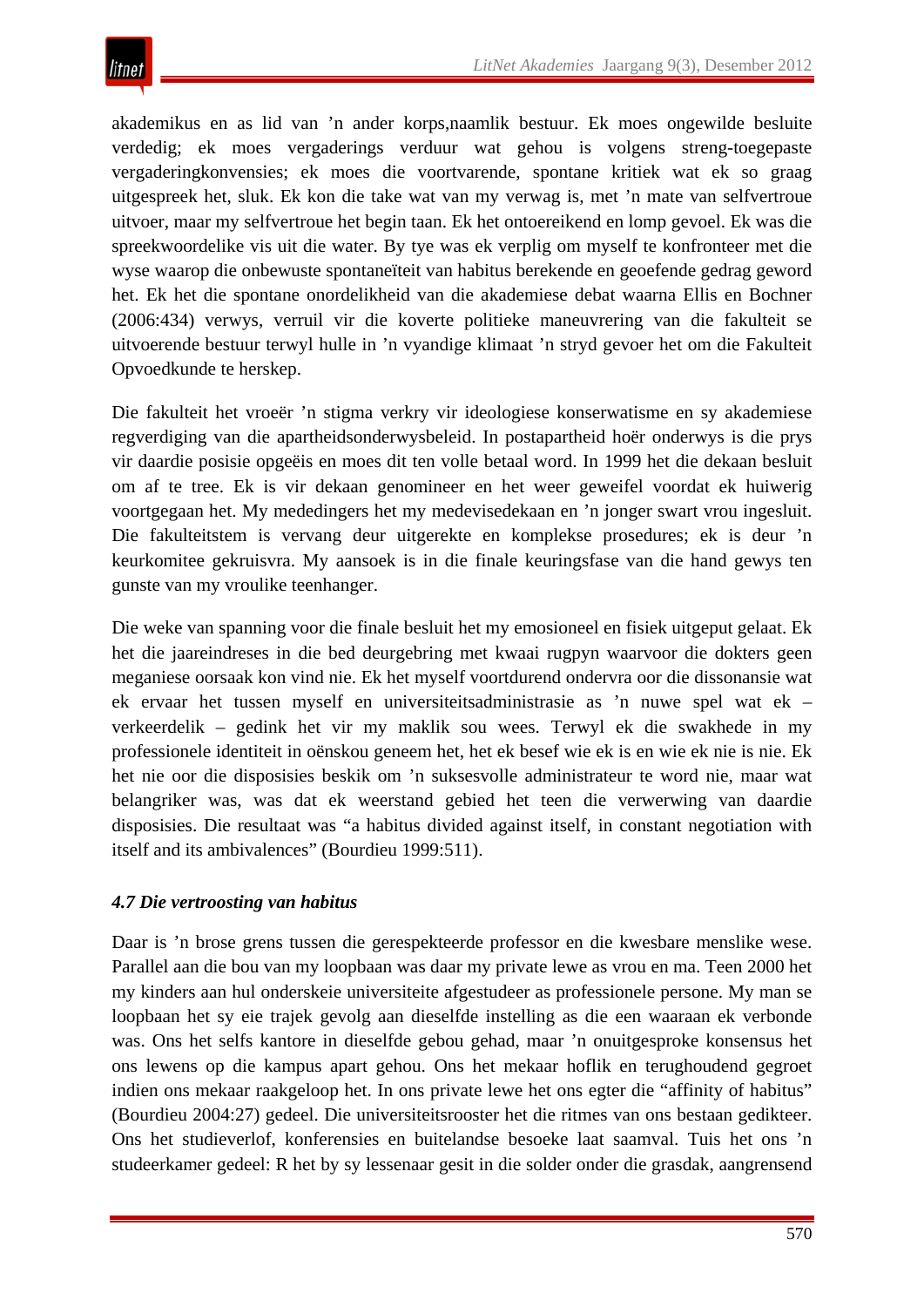aan my grondvloer-lessenaararea. Sonder om van ons skerms op te kyk sou ons mekaar raadpleeg: "Wat dink jy van hierdie argument?" "Hoe sou jy hierdie idee formuleer?" By die werk was ons voortdurend oor die telefoon in gesprek met mekaar via die interne netwerk. Universiteitsake het ons gesprekke oorheers tydens maaltye, vakansies, feesvierings. Dit was 'n alomteenwoordigheid in ons huis – gulsig het dit voortdurend aandag geëis. Ons was wedersyds verontwaardig oor wat ons as verraad in mekaar se loopbane beleef het, jubelend oor prestasies, simpatiek oor teleurstellings. Ons dogters het ons styl nagevolg. Ons was vier studente in een huis – hulle twee en ons twee. Al vier was altyd aan die werk aan 'n projek, altyd gefikseer op nog 'n doelwit om te bereik.

Toe, skielik, kom alles tot 'n einde.

In 2003 was ek besig om te beplan vir 'n konferensie in Hamburg; R sou my in Barcelona ontmoet; twee van sy nagraadse studente wat in Brussel woon, sou ons in Arles inwag. Paspoorte, visums, my referaat, sy voorbereiding. R was gesteld op voorbereiding. Ek was geïrriteerd met sy perfeksionisme; ek was ongeduldig met sy voortslepende depressie. 'n Besige oggend is onderbreek deur 'n oproep van R se navorsingsassistent. R het in die biblioteek inmekaargesak. Terugskouend was haar grappie nie in die beste smaak nie: "Lyk my jy gaan vroeg erf." R is vir toetse in die hospitaal opgeneem. 'n Noodoperasie vir 'n breintumor is geskeduleer. In die wagkamer voor die operasie het hy e-posse gedikteer wat ek aan sy buitelandse studente moes stuur. Sy hand het gebewe, maar habitus het bly heers. Laaste-minuut-instruksies is gegee – alles oor sy werk. In die daaropvolgende dae sou sy inposbus altyd vol bly.

Ses weke later het ek 'n konferensie gekanselleer en 'n begrafnis gereël. Ek het plek ingeruim op die begrafnisprogram vir die dekaan se eulogie. Hoekom? Ek het nie eens R se dekaan geken nie – ek het hom nooit ontmoet nie. Die universiteit was 'n totale teenwoordigheid by die begrafnis – my kollegas, sy kollegas. Hulle het opregte besorgdheid betoon. Maar daar is 'n brose grens tussen die gerespekteerde professor en die kwesbare menslike wese. Ek het ongemaklik, verleë, blootgestel gevoel. Akademici kan oor teorieë debatteer, nuwe kursusse ontwerp, meer ure saam in vergaderings deurbring as tuis, maar buite die kollegiaat is ons vreemdelinge. Professore is nie vroue met mans, of mans met vroue nie. Woordeloos het R se navorsingsassistent my gehelp om die inhoud van sy kantoor in die spreekwoordelike kartondose te pak. Ek het die trollie gevul met sy akademiese parafernalia, die uiterlike tekens van kapitaal wat oor twintig jaar versamel is, om dit in my motor se kattebak te gaan laai.

Ná die begrafnis het ek slegs twee dae verlof geneem. Ek was stom, afgestomp, 'n bietjie kranksinnig. Ek het my uitgevat in pakkies, kouse, hoëhakskoene, met lipstiffie en al. Ek het nie vir 'n oomblik die pas verslap nie, maar ek kon nie dink nie. Gelukkig was dit November en die akademiese lewe het geleidelik tot stilstand gekom. Om die situasie te hanteer het ek my intuïtief gewend tot die instrument van my bedryf: navorsing. Ek kon op niks anders konsentreer nie as tekste oor die rouproses, weduweeskap, trauma. Hierdie private navorsing was omvattend en deeglik. Dit het 'n jaar geduur. Te midde daarvan was daar 'n vlaag manuskripte wat van vaktydskrifredakteurs teruggekom het – die vrug van 'n produktiewe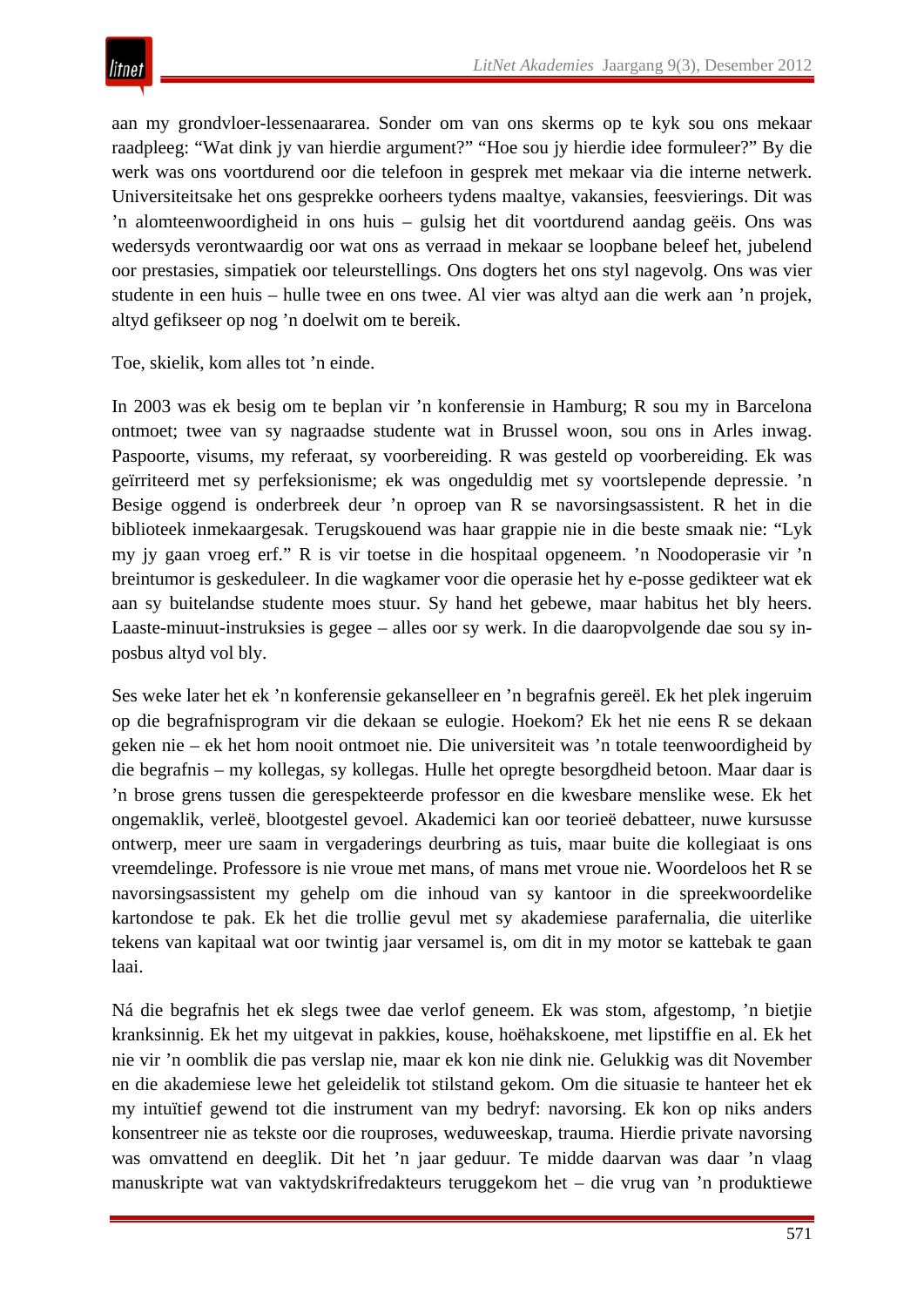jaar. Alles is vir publikasie aanvaar en elkeen het 'n mate van hersiening nodig gehad. Ek wou die hele spul in die snippermandjie gooi. Maar selfs in hierdie raserny is ek deur habitus in toom gehou, sodat ek dit eerder in 'n laai gestop het.

'n Kollega, self 'n weduwee, het my na die kafeteria genooi vir tee, 'n gebaar van simpatie. Ons het mekaar skaars geken. "En toe, hoeveel publikasies hierdie jaar?" het sy gevra. Ek het haar aangestaar. Waar kom dié vraag vandaan? Wie gee om oor artikels? My man is dood. Ons ontmoeting was styf en koud. Gelukkig funksioneer habitus op "outobeheer". Ek het miskien gerebelleer teen die etiket "weduwee" op die tallose regsdokumente wat nou my handtekening vereis het. Ek het miskien weggedeins van vreemdelinge se verbeelde blik in die winkelsentrum. Maar op die kampus was ek steeds Prof. "Haai daar, Prof. Wat dink jy, Prof?" My status was onveranderd. Ek is Prof. So het ek besef dat ek nie "enkellopend", "getroud" of "weduwee" is nie. Professionele identiteit was my bolwerk teen die verlies van persoonlike identiteit.Habitus, daardie onbewuste beliggaming van 'n stel disposisies, was my vertroosting. Ek het nog steeds so vinnig soos altyd na die biblioteek geloop. Ek het kollegas en studente steeds ongeduldig op die trappe en in die gange verbygesteek en tot in die hysbak gehaas. Ek het e-posse afgejaag, geskryf, geredeneer, in die rede geval, want ek was steeds Prof.

Dit het my gered, net soos my vennootskap met prof N. Sy het die artikels met mooipraat uit die laai gekry en aangebied om my met die hersiening daarvan te help. Sy het noukeurig 'n lys van gesamentlike artikels saamgestel om te verseker dat ons bydraes tot gesamentlike werke billik verdeel is. Sy het gereël vir die voorlegging van ons referate vir 'n konferensie in Italië, later in Spanje en daarna in Siprus. Sy het nie sentimenteel op my verlies bly konsentreer nie. Sy het die regte dinge gesê. Sy het 'n uitgewer oorgehaal om 'n manuskrip oor ons gedeelde spesialisasieveld, ouerbetrokkenheid, waaraan ons saamgewerk het, te aanvaar. Ons alliansie, wat in die laat 1990's begin het, is ná my verlies met groter vrug as ooit voortgesit.

# *4.8 Die universiteitsveld vandag: gepenetreer en getransformeer*

Teen 2006 is die Camelot wat ek geïdealiseer het, finaal gepenetreer deur die wêreldwye kragte van markgerigtheid, performatiwiteit en burokratiese universiteitsbestuur. Die verandering in die universiteitsveld wat my die sterkste geraak het, was "the institutionalisation of the status of the researcher, which tends to constitute academic research and publication as a subjective norm for all practices and relegates pedagogical investments to the second rank" (Bourdieu 1984:12). Ten spyte van teenstrydige retoriek het groeiende eise vir akademici om hul intellektuele kapitaal te kwantifiseer die diskoers oorheers. Erkenning van goeie onderrig en nagraadse studieleiding is vervang deur die verering van navorsing en publikasies wat deur regerings- en institusionele subsidies erken en vergoed is. Bestuurstaal en nie akademiese debat nie het die daaglikse ervaring voorgeskryf: studente het "kliënte" geword; publikasies het "uitsette" of selfs "lewerbaarhede" geword; akademiese kapitaal is op 'n vyfpuntskaal geëvalueer tydens jaarlikse beoordelings van akademiese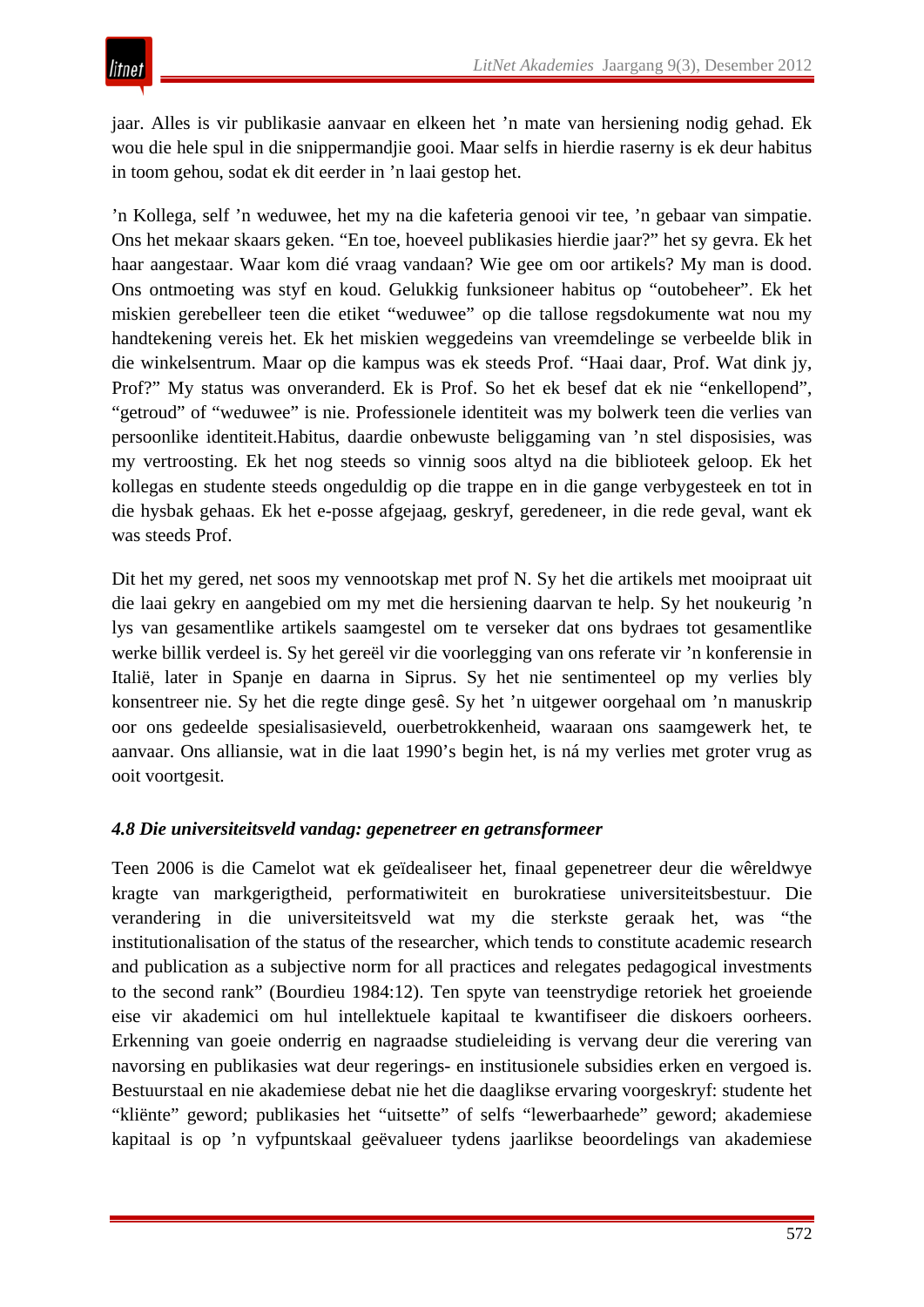prestasie; e-posse het voortdurend identiese verslae, statistiek en trivia vereis wat telkens in 'n ander formaat herhaal moes word; baie vergaderings was virtueel.

Ek loop 'n nabye kollega raak by 'n konferensie in Praag en is verbaas omdat haar fisieke voorkoms so verander het. Dan besef ek dat ons mekaar ses maande lank nooit gesien het nie; al ons interaksies was virtueel. Vir die eerste keer in ons institusionele geskiedenis was daar meer burokrate as akademici. Mense het te besig geraak om te talm vir 'n bespreking; kantoordeure het toe gebly; en gemeenskaplike teesessies is lankal stopgesit in die belang van institusionele kostebesparing. Die ergste was die wyse waarop die mikrobestuurde omgewing die tyd opgeslurp het wat nodig was om die verlangde navorsing te kon lewer. Indien tyd die strooi is wat akademiese meulenaarsdogters nodig het om goud te kan spin, dan is die voorraad strooi maar karig. Altbach (1997:ix) se woorde resoneer: "The 'golden age' of the professoriate is at an end." Ek beskou myself as besonder gelukkig om die doodsnikke daarvan te kon meemaak.

Wêreldwye hoëronderwystendense het ook saamgeval met historiese gebeure soos die nasionale sosiopolitieke transformasie ná 1994 en dit het 'n unieke "kritieke moment" in institusionele geskiedenis ingelui. Namate die strukture van die universiteit deur die implementering van transformatiewe beleid geskud, herdefinieer en herskep word, gebeur dieselfde met mense se bewustheid van plek. Dis veral die beleid van die herstel van onreg wat vinnig die rassamestelling van die instelling in die algemeen, en middel- en topbestuur in die besonder, verander. In die heersende onsekerheid skyn dit asof die prosesse van reproduksie permanent onderbreek is en dat 'n ander toekoms onvermydelik is vir almal (Bourdieu 1984:183). Die onbekende het 'n atmosfeer van verhoogde stremming geskep.

Persoonlike verligting het uit 'n onverwagte hoek gekom. Ten einde meer kantoorruimte beskikbaar te stel ná 'n institusionele samesmelting, en om die regeringsubsidies wat deur navorsingsproduktiwiteit verdien word, te verhoog, is daar in 2006 'n aanbod aan senior professore gemaak om hul kampuskantore prys te gee en van die huis af te werk. Ek het nie gehuiwer nie. Camelot het weer eens tot stand gekom in my studeerkamer tuis: dit was 'n nuwe koninkryk. Inderdaad is habitus afhanklik van die veld, die sosiale posisie wat in die gemeenskap beklee word, die teoretiese posisionering en die houding wat in sosiale interaksie ingeneem word. Maar in 'n getransformeerde universiteitsveld is my loopbaan paradoksaal in isolasie weer nuwe lewe ingeblaas. Ek het my spel herstruktureer en dit gespeel hoofsaaklik deur die hoeveelhede navorsing te produseer wat verlang is, oënskynlik nie vir die intellektuele bruikbaarheid daarvan nie, maar vir die ruilwaarde daarvan vir monetêre kapitaal. Vandag hou ek my lidmaatskap van die akademiese gemeenskap in stand deur virtuele gesprek; vir diskoers maak ek staat op webruimtes, blogs en aanlynpublikasies; vir geesverwantskap wend ek my na Google.

# *4.9 Epiloog: Reproduksie van die korps*

Terwyl ek hier skryf in 2012, merk ek blyke van Bourdieu (1984; 1993) se reproduksie van die sosiale orde, die universiteitskorps – nie identies nie, maar beslis herkenbaar. Onlangs is ek gevra om 'n kollega se plek in te neem tydens 'n vergadering van 'n belangrike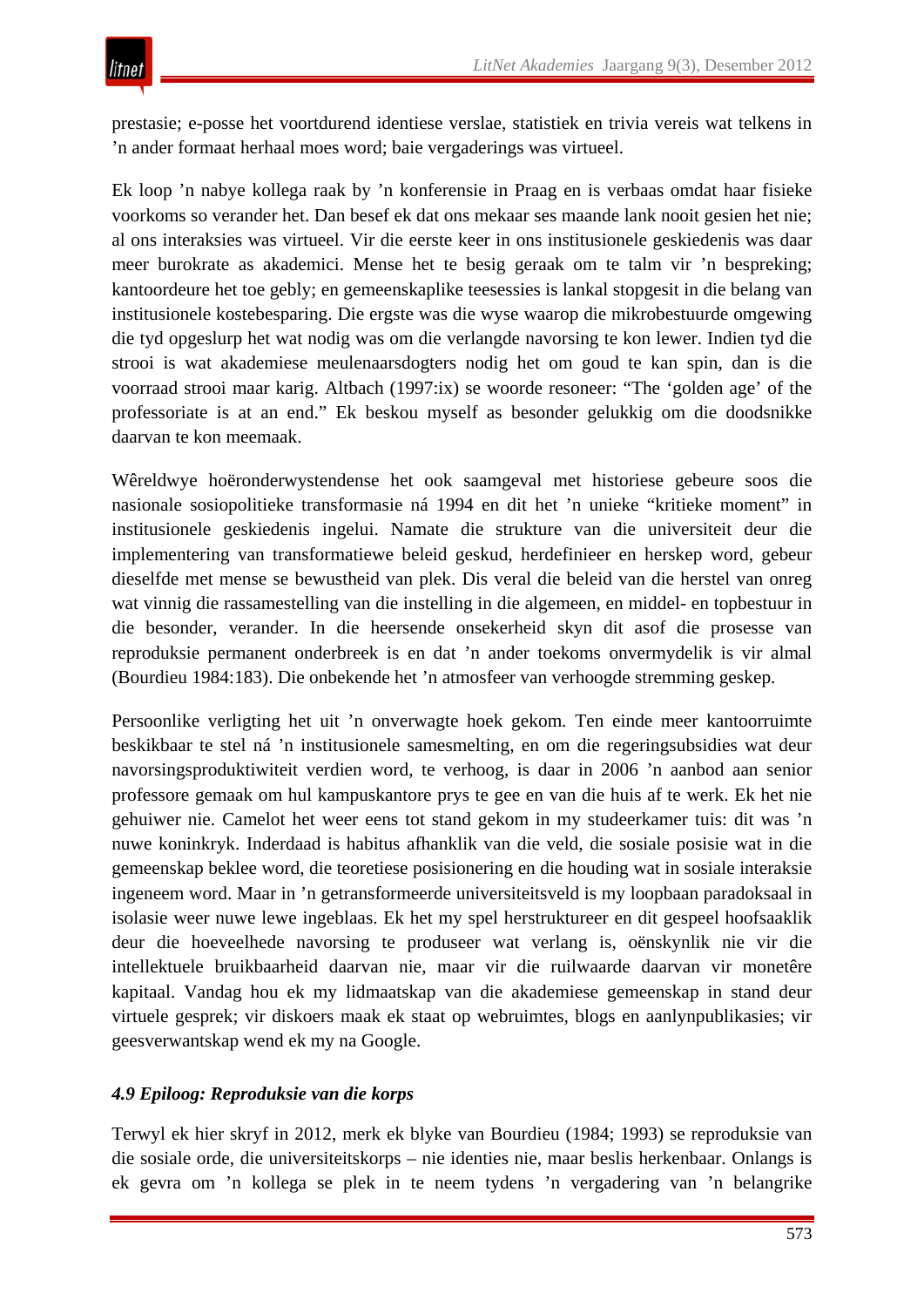senaatskomitee. Terwyl ek in die elegante vertrek met sy houtpaneelwerk bo in die administratiewe blok sit en kyk na die selfversekerde, goedgeklede akademici wat my omring, beleef ek 'n oorweldigende gevoel van déjà-vu: die akteurs het verander, maar die aksie was dieselfde. Pleks van wit manlike professore in donker pakke word die toneel oorheers deur vroue en swart personeel. Maar verskanste belange word steeds heftig verdedig; begrotings word betwis; beleid en prosedures word geproduseer om magsposisies te konsolideer. Hierin herken ek spore van 'n vars stabiliteit: die "nuwe" garde, die opkomende swart akademici van die post-struggle-era, eens luid en militant, word deur habitus geassimileer en vorm nogeens 'n laag van die institusionele status quo.

Hoe sal ek dit alles uiteindelik aflê by my verpligte aftrede in 2016? Ek het opgelet hoe stadig en teësinnig afgetrede kollegas afstand doen van habitus. Ek kyk weer na Bourdieu se aantreklike portret op die voorblad van sy meesterlike selfontleding. Habitus vereis dat ek slegs op een manier optree wanneer dinge deurmekaargeskud word – om terug te val op die instrumente van my ambag. Dus sal ek navorsing doen oor die krisis van aftrede soos ek eens navorsing gedoen het oor rousmart, en voor dit oor elke ander kritieke gebeurtenis in my lewe. Ek het my ambag deeglik onder die knie.

# **5. Nadenke oor die gebruik van analitiese outo-etnografie**

Soos in die geval van alle metodologiese benaderings het my self-narratief ook sy beperkings. Vanweë die omvang van hierdie verhaal, wat meer as 'n kwarteeu dek, is die aanbieding noodwendig hoogs selektief. Ek het byvoorbeeld baie min oor ras gesê, en nog minder oor gender. Ek het nie in die eerste plek as 'n vrou of as 'n wit vrou geskryf nie. Ek het nie geskryf oor die uitwerking van my loopbaan op my gesin of hulle uitwerking op my loopbaan nie. Ek het egter gepoog om 'n mate van insig te bied in die kulturele, ideologiese en historiese kontekste (Denzin 1989:73) waarin habitus ontwikkel het. Hiermee hoop ek om Reay (2004) se argument te illustreer dat Bourdieu se idee van habitus nie slegs 'n konsep is wat oop is vir eindelose diskussie nie, maar 'n bruikbare metode vir ontleding.

Ek erken ook die beperkings van die tipe narratief wat ek geproduseer het deur te kies vir 'n analitiese outo-etnografie. Deur my ervarings in verband te bring met 'n a priori teoretiese raamwerk was ek nie genoodsaak om 'n lewendige, evokatiewe teks te skryf, om "my hart uit te stort" nie. Maar selfs dit bevestig wat ek beoog het om uit te beeld: habitus – gevorm volgens, en konformerend aan, die "standaarde" van 'n meer onpartydige wetenskapspraktyk ten spyte van my kwalitatiewe ingesteldheid. Dit verraai ook my vrees, gedeel deur baie ander outo-etnograwe (Sparkes 2000; Jago 2002), dat 'n intieme, evokatiewe teks dit selfs moeiliker sou vind om goedgekeur te word deur die eweknie-beoordelaars wat uiteindelik beheer oor publikasie uitoefen.

Ten slotte resoneer Bourdieu (2007:111) se vraag: "Why have I written and, above all, for whom?" Sekerlik is enige veralgemenings afgelei van "an exalted project" (Bourdieu 2004:113) buite die kwessie. Dit sou strydig wees met die aard en doelstellings van alle kwalitatiewe navorsing (Ellis en Bochner 2006) en met die habitus van die kwalitatiewe navorser. Analitiese outo-etnografie het my egter in staat gestel om noukeurig te kyk na die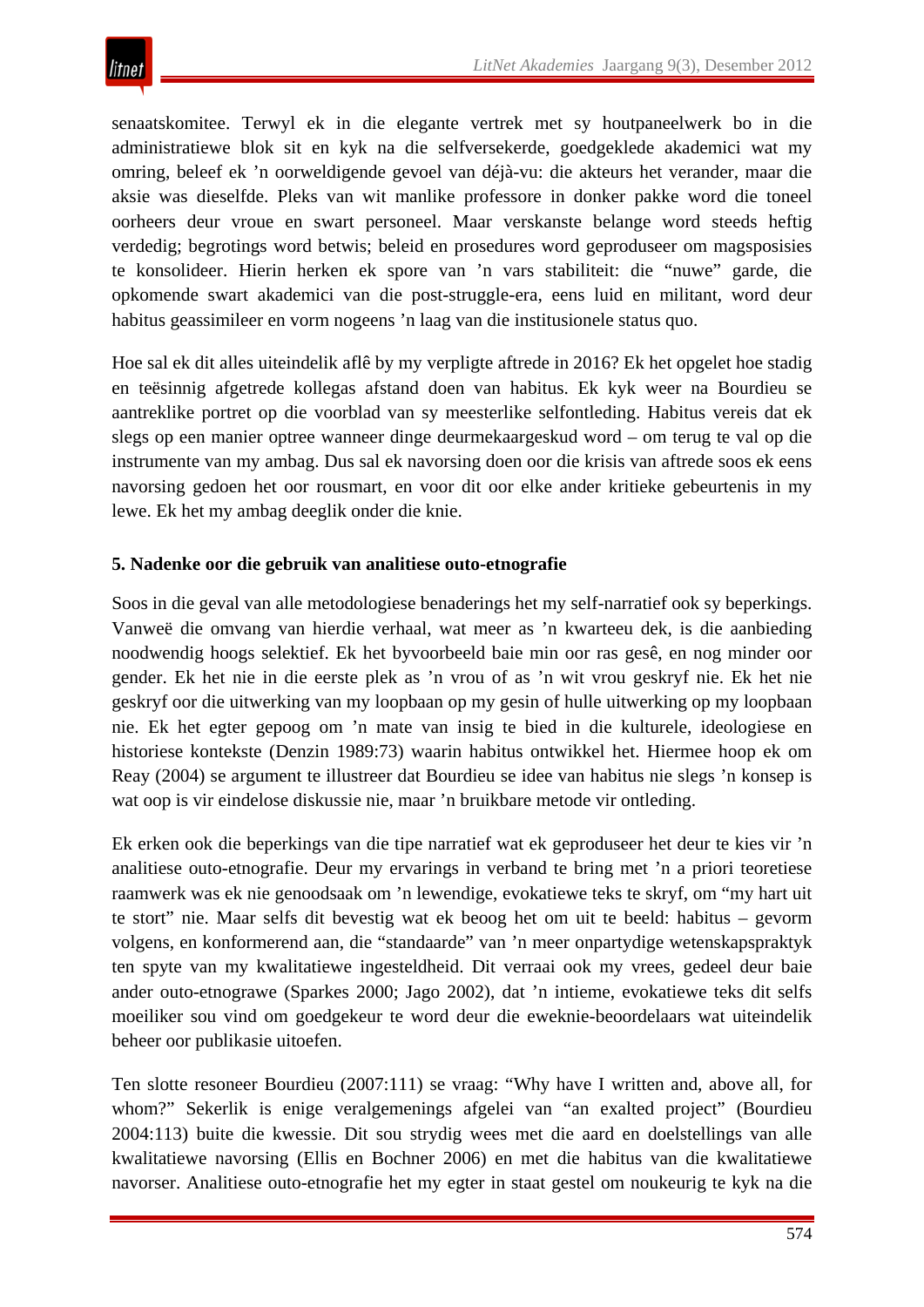

verband tussen my persoonlike lewe en my akademiese belange – "in a deeper and more sustained manner" (Anderson 2006:178) as wat die geval sou wees in 'n kwalitatiewe studie waarin die self teenwoordig bly, maar op die periferie. Die skryf van my verhaal het die aansprake vervul van sowel die evokatiewe (Ellis en Bochner 2006) as die analitiese outoetnograaf (Anderson 2008) met betrekking tot die daarstelling van 'n verrykte selfbegrip wat voortspruit uit "understanding our personal lives, identities, and feelings as deeply connected to and in large part constituted by […] the sociocultural contexts in which we live" (Anderson 2008:178).

Maar ek kan nie ontkom aan die verantwoordelikheid dat my verhaal, selfs al is dit so uniek persoonlik, 'n mate van waarde sal hê vir die verryking van selfbegrip by lesers wat self volle lede van die universiteitsveld is nie. Soos Humphreys (2005:851) aan die slot van sy vinjette oor sy akademiese loopbaan vra: "Has my autobiographical narrative […] focused your gaze in the same direction?" Die hoop dat outo-etnografie moontlik 'n wyer toepassing kan hê, word weer eens die beste uitgedruk deur Bourdieu (2004:113), wat sy selfontleding so afsluit:

And nothing would make me happier than having made it possible for some of my readers to recognise their own experiences, difficulties, questionings, sufferings, and so on, in mine, and to draw from that realistic identification, which is quite the opposite of an exalted projection, some means of doing what they do and living what they live, a little better.

In 'n universiteitsveld wat toenemend verontmenslik word deur die speel van 'n korporatiewe spel, sal dit vir akademici moontlik meer as ooit nodig wees om habitus te konstrueer en in stand te hou deur volgehoue nadenke oor sowel hul eie "klein" geskiedenisse as dié van hul eweknieë (Trahar 2011b:11).

# **Bibliografie**

Altbach, P.G. 1997. Volume introduction. In Altbach (red.) 1997.

Altbach, P.G. (red.). 1997. *The academic profession: The professoriate in crisis*. New York: Garland.

Altbach, P.G., L. Reisberg en L.E. Rumbley. 2009. *Trends in global higher education: Tracking an academic revolution*. Parys: UNESCO.

Anderson, L. 2006. Analytic autoethnography. *Journal of Contemporary Ethnography*, 35(4):373–95.

—. 2008. Analytic ethnography. In Atkinson en Delamont (reds.) 2008.

Atkinson, P. en S. Delamont (reds.). 2008. *Representing ethnography*. Los Angeles: Sage.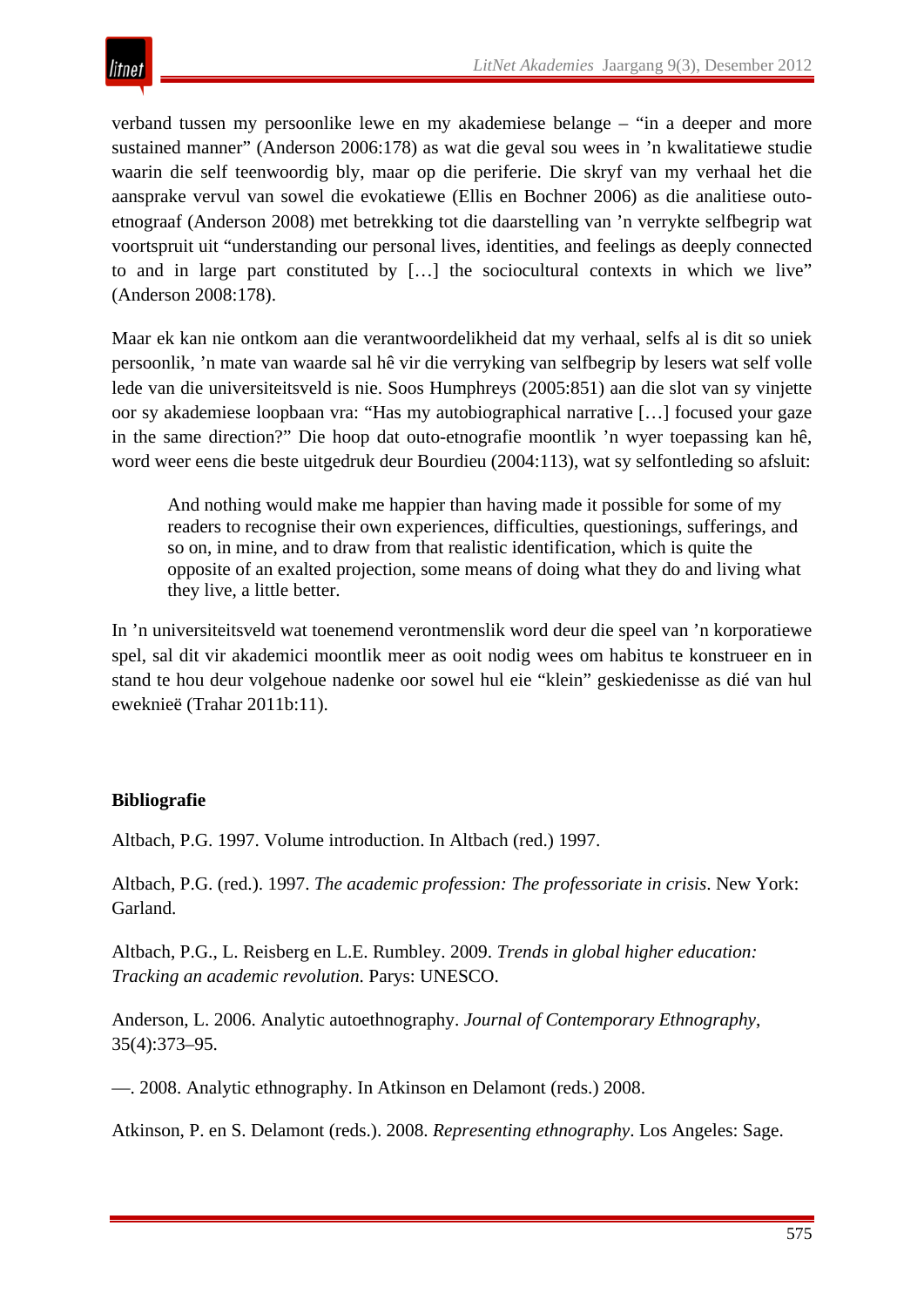Brewe, A. en L. Lucas (reds.). 2009. *Academic research and researchers*. New York: McGraw-Hill.

Bochner, A.P. en C. Ellis (reds.). 2002. *Ethnographically speaking: autoethnography, literature and aesthetics*. Walnut Creek: Alta Mira Press.

Brunsdon, A.R. en G.A. Lotter. 2011. Outo-etnogafie as selfhulp vir predikante met bedieningsmoegheid: verkennende opmerkings. *Verbum et Ecclesia*, 32(1), Art. #465, 7 bladsye. Doi:10.4102/ve.v32i1.465.

Bourdieu, P. 1967. Systems of education and systems of thought. *Social Science Information*, 14:338–58.

- —. 1984. *Homo academicus*. Vertaal deur P. Collier. Cambridge: Polity Press.
- —. 1985. The genesis of the concepts of habitus and field. *Sociocriticism*, 2:11–24.

—. 1987. The biographical illusion. Uit Frans vertaal deur Y. Winkin en W. Leeds-Hurwitz. In Parementier en Urban (reds.) 1987.

- —. 1990a. *The logic of practice.* Cambridge: Polity Press.
- —. 1990b. *Sociology in question.* Cambridge: Polity Press.
- —. 1993. The field of cultural production. In Johnson (red.) 1993.
- —. 1999. The contradictions of inheritance. In Bourdieu (red.) 1999.
- —. 2000. The biographical illusion. In Du Gay, Evans en Redman (reds.) 2000.
- —. 2004. Sketch for a self-analysis. In Bourdieu (red.) 2004.
- —. 2007. *Sketch for a self-analysis*. Vertaal deur R. Nice. Cambridge: Polity Press.

Bourdieu, P. (red.). 1999. *Weight of the world: social suffering in contemporary society*. Cambridge: Polity Press.

—. 2004. *Science of science and reflexivity*. Cambridge: Polity Press.

Bourdieu, P. en L. Wacquant. 1992. *An invitation to reflexive sociology.* Chicago: University of Chicago Press.

Calhoun, C. 2011. Pierre Bourdieu. In Ritzer en Stepnisky (reds.) 2011.

Chang, H.V. 2008. *Autoethnography as method*. Walton Creek: Left Coast Press.

Coffey, A. 1999. *The ethnographic self: Fieldwork and the representation of reflexivity*. Londen: Sage.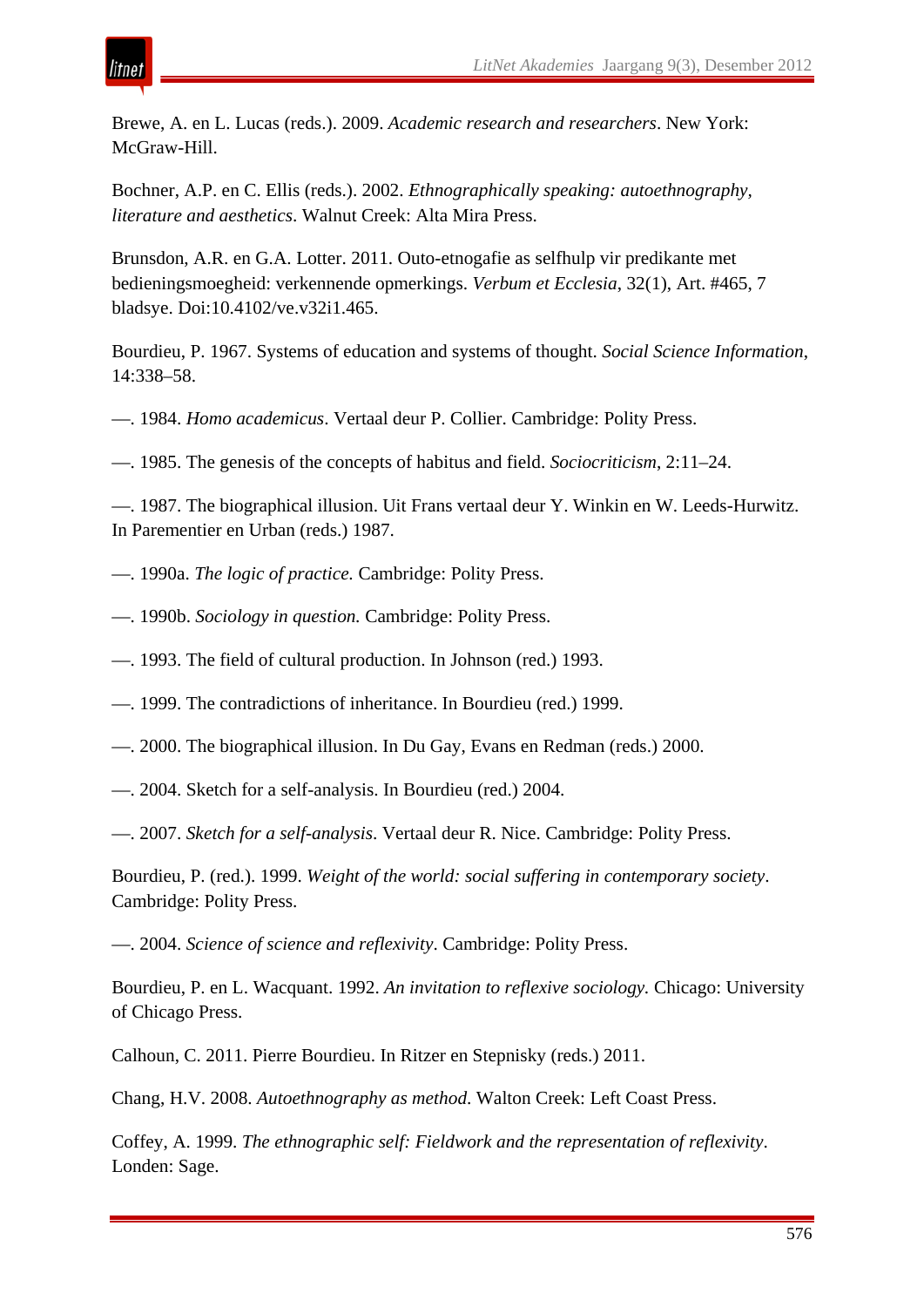

Conrad, C.F. en R.C. Stein (reds.). 2006. *The Sage handbook for research in education*. Thousand Oaks: Sage.

Denzin, N. 1989. *Interpretative interactionism*. Londen: Sage.

—. 1997. *Interpretative ethnography: Ethnographic practices for the 21st century*. Thousand Oaks: Sage.

Denzin, N.K. en Y.S. Lincoln (reds.). 2000. *Handbook of qualitative research.* 2de uitgawe. Thousand Oaks: Sage.

DeVault, M. L. 1997. Personal writing in social research: issues of production and interpretation. In Hertz (red.) 1997.

Du Gay, P., J. Evans en P. Redman (reds.). 2000. *Identity: a reader*. Londen: Sage.

Duncan, M. 2004. Autoethnography: critical appreciation of an emerging art. *International Journal of Qualitative Methods*, 3(4):1–14.

Editions Raisons D'Agir. 2007. Uitgewersnota by die Franse uitgawe. *Pierre Bourdieu: Sketch for a self-analysis.* Vertaling deur R. Nice. Cambridge: Polity Press.

Ellis, C. 2004. *The ethnographic I.* Walnut Creek: AltaMira Press.

—. 2007. Telling secrets, revealing lives: relational ethics in research with intimate others. *Qualitative Inquiry*, 13(1):3–29.

Ellis, C. en A.P. Bochner. 2000. Autoethnography, personal narrative, reflexivity: researcher as subject. In Denzin en Lincoln (reds.) 2000.

—. 2006. Analyzing analytic autoethnography. *Journal of Contemporary Ethnography*, 35(4):429–49.

Enders, J. en E. de Weert (reds.). 2009. *The changing face of academic life.* Londen: Palgrave MacMillan.

Gannon, S. 2006. The (im)possibilities of writing the self-writing: French poststructural theory and autoethnography. *Cultural studies*, 6(4):474–95.

Gilbert, K.R. (red.). 2001. *The emotional nature of qualitative research*. Boca Raton: CRC Press.

Hertz, R. (red.). 1997. *Reflexivity and voice*. Thousand Oaks, CA: Sage.

Hellsten, M. en K. Goldstein-Kyaga. 2011. Negotiating intercultural academic careers: A narrative analysis of two senior university lecturers. In Trahar (red.) 2011.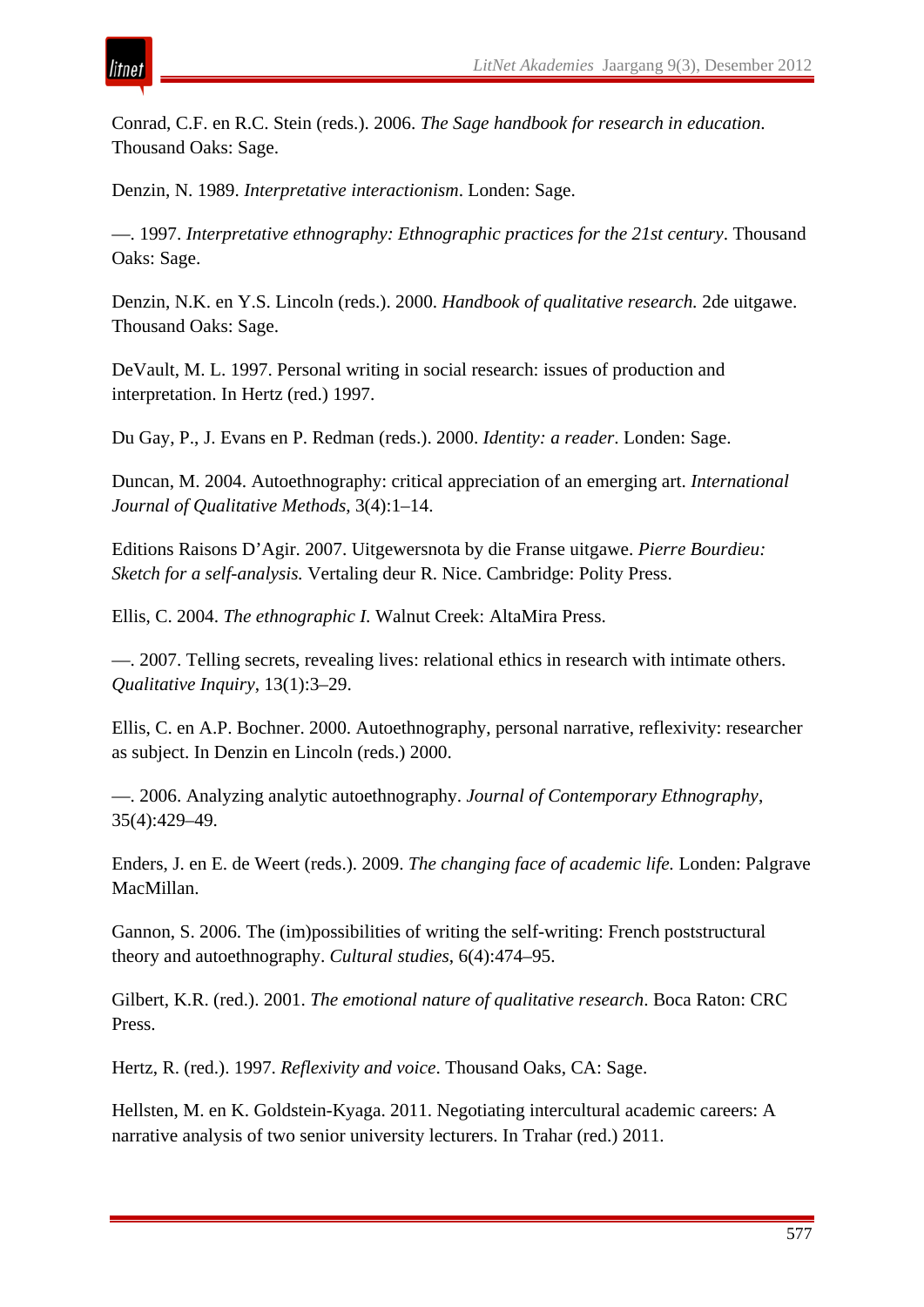Hernandez, F., J.M. Sancho, A. Creus en A. Montane. 2010. Becoming university scholars: inside professional autoethnographies. *Journal of Research Practice*, 6(1):1–13.

Higginson, J.H. 1994. Michael Ernest Sadler. *Prospects: The Quarterly Review of Comparative Education*, 24(3/4):455–69.

Humphreys, M. 2005. Getting personal: Reflexivity and autoethnographic vignettes. *Qualitative Inquiry*, 11(6):840–60.

Jago, B.J. 2002. Chronicling an academic depression. *Journal of Contemporary Ethnography*, 31(6):729–57.

Johnson, R. (red.). 1993. *The field of cultural production: essays on art and literature.*  Cambridge: Polity Press.

Josselson, R., A. Lieblich en D.P. McAdams. 2006. *The meaning of others: narrative studies of relationship.* Washington: APA.

Lemmer, E.M. 2012. Sustaining the academic self: The professoriate at South African universities in times of change. *Journal for Christian Scholarship*, 48(1/2):1–15.

Muncey, T. 2005. Doing autoethnography. *International Journal of Qualitative Methods,*  4(3). Open Access-artikel versprei deur http://www.ualberta.ca/~iiqm/backissues/4\_1/html/muncey.htm (2 Maart 2012 geraadpleeg.)

Nelson, C. 2010. *No university is an island: saving academic freedom.* New York: New York University Press.

Neumann, A. en A.M. Pallas. 2006. Windows of possibility: perspectives on the construction of educational researchers. In Conrad en Stein (reds.) 2006.

Ngunjiri, F.W., K.C. Hernandez en H. Chang. 2010. Living autoethnography: connecting life and research. *Journal of Research Practice*, 6(1). Open Access-artikel versprei deur http://jrp.icaap.org/index.php/jrp/article/view/241/186 (15 Januarie 2012 geraadpleeg).

Parementier, R.J. en G. Urban (reds.). 1987. *Working papers and proceedings of the Centre for Psychosocial Studies*. Chicago: Centre for Psychosocial Studies.

Plantinga, T. 1992. *How memory shapes narratives.* Lewiston: E. Mellen.

Reay, D. 2004. It's all becoming a habitus: beyond the habitual use of habitus in education research. *British Journal of Sociology of Education*, 25(4):431–44.

Rodriguez, D. 2009. The usual suspect: negotiating white student resistance and teacher authority in a predominantly white classroom. *Cultural studies / Critical methodologies*, 9(4):483–508.